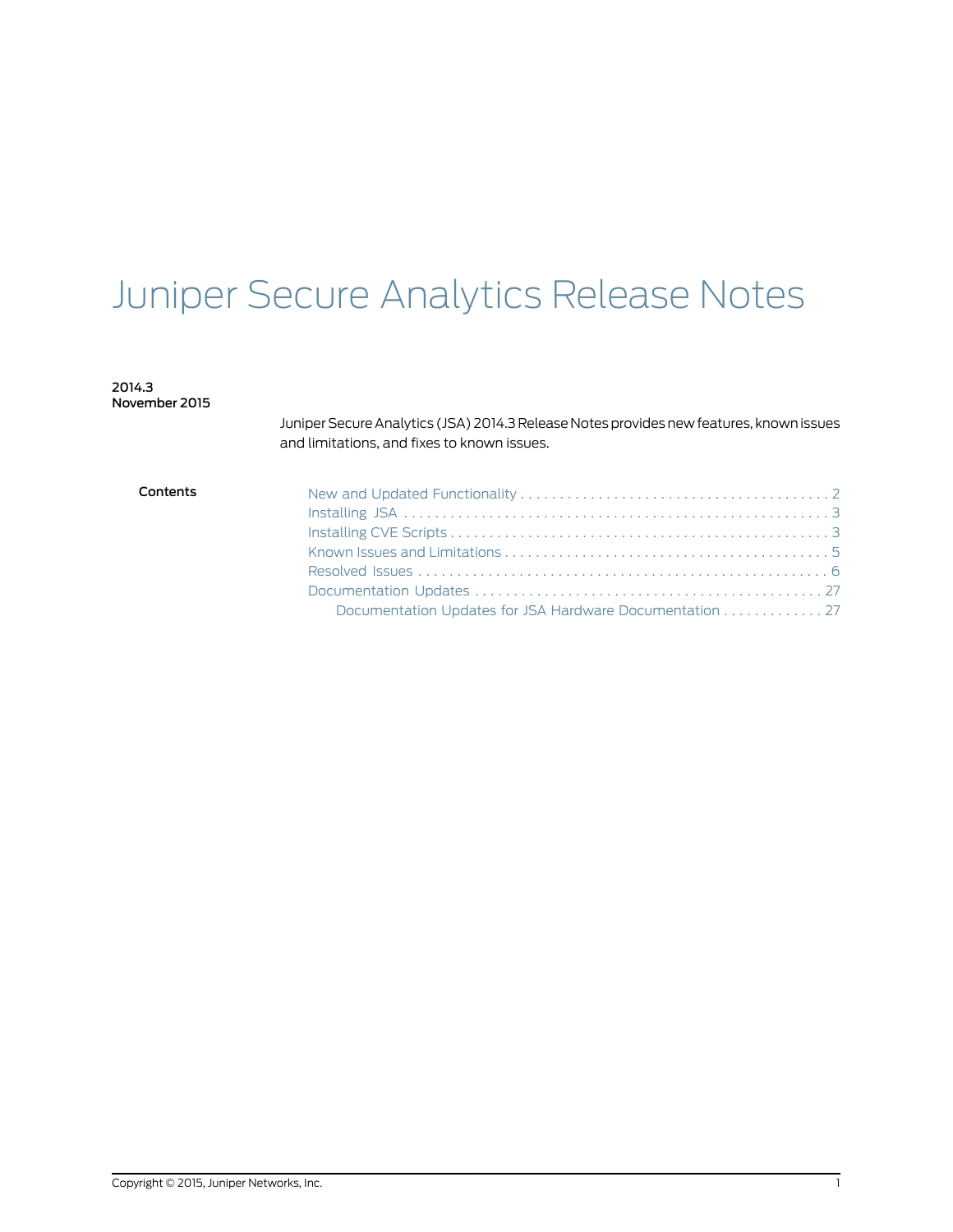## <span id="page-1-0"></span>New and Updated Functionality

<span id="page-1-1"></span>[Table](#page-1-1) 1 on page 2 shows the new features of and enhancements to Juniper Secure Analytics (JSA) for the 2014.3 release.

## Table 1: New Feature/Enhancement Descriptions

| New Feature/Enhancement                                              | Description                                                                                                                                                                                                                                                                           |  |
|----------------------------------------------------------------------|---------------------------------------------------------------------------------------------------------------------------------------------------------------------------------------------------------------------------------------------------------------------------------------|--|
| New JSA appliances                                                   |                                                                                                                                                                                                                                                                                       |  |
| <b>JSA3800</b>                                                       | The JSA3800 appliance is a 1-U, rack-mountable chassis with AC power supplies (or<br>optional DC power supplies), six hot-swappable hard drives, 64 GB memory, and two<br>10 Gigabit and four Gigabit Ethernet interfaces.                                                            |  |
| <b>JSA5800</b>                                                       | The JSA5800 appliance is a 2-U, rack-mountable chassis with AC power supplies (or<br>optional DC power supplies), eight hot-swappable hard drives, 128 GB memory, and<br>two 10 Gigabit and four Gigabit Ethernet interfaces.                                                         |  |
| New and updated functionality for installers                         |                                                                                                                                                                                                                                                                                       |  |
| Installations in cloud environments                                  | You can deploy the JSA console or managed hosts, or both, in JSA SoftLayer and<br>Amazon AWS environments. You can establish secure communications between cloud<br>and on-premises installations of JSA by configuring OpenVPN connections.                                          |  |
| New and updated functionality for administrators                     |                                                                                                                                                                                                                                                                                       |  |
| Domain management for overlapping<br>IP addresses in JSA Log Manager | Enhancements to the Content Management Tool make it easier to export user-created<br>security and configuration content in a portable format. You can import the content<br>into any JSA deployment.                                                                                  |  |
|                                                                      | The Content Management Tool creates an XML representation of the content in the<br>database tables and external files. All dependencies are also exported. The resulting<br>XML and external files are archived and compressed.                                                       |  |
| Tuning assets                                                        | A new Asset Profiler Configuration tool shows information to administrators about<br>assets that are discovered on the network from flows, events that have identity<br>information, or scanner import data. For more information, see the online help and<br>hover text in the tool. |  |
| Improvement to large deployments of<br>managed hosts                 | Deployments in a large distributed environment are optimized and take minutes.<br>Deployments of more than 200 managed hosts are supported.                                                                                                                                           |  |
| User-created custom properties to<br>improve queries about assets    | Users can create custom properties for assets. Custom properties provide more query<br>options.                                                                                                                                                                                       |  |
| Dynamic scanning                                                     | The vulnerability scanners that you deploy might not have access to all areas of your<br>network. During a scan, each asset in the CIDR range that you want to scan is<br>dynamically associated with the correct scanner.                                                            |  |
| Rebalance progress and feedback for<br>Data Nodes                    | In the Deployment Editor, you can view the status of your data rebalancing to the Data<br>Node appliance.                                                                                                                                                                             |  |
| New and updated functionality for users                              |                                                                                                                                                                                                                                                                                       |  |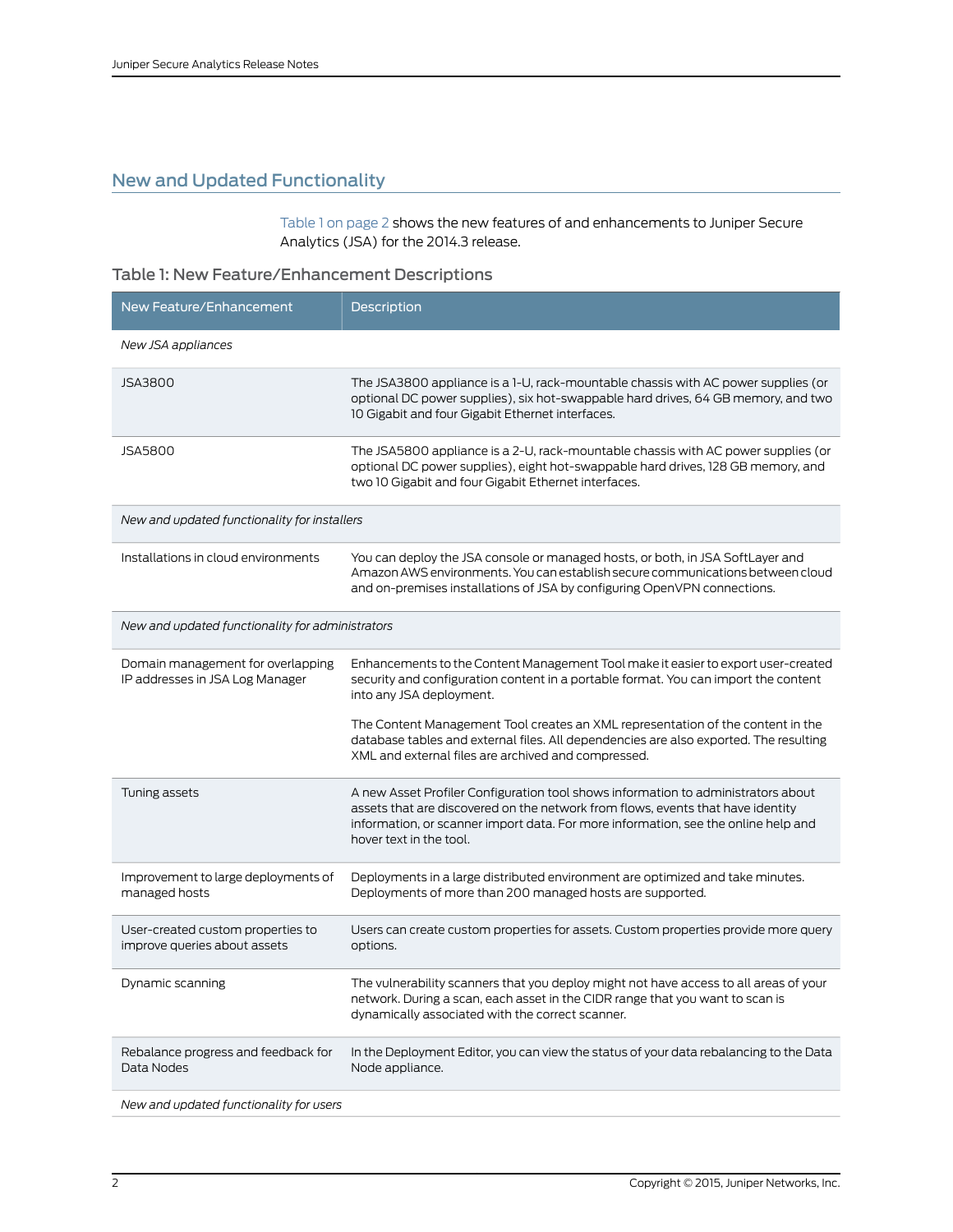| New Feature/Enhancement                                                                                                                                                                                                                                                                               | <b>Description</b>                                                                                                                                                                                       |  |
|-------------------------------------------------------------------------------------------------------------------------------------------------------------------------------------------------------------------------------------------------------------------------------------------------------|----------------------------------------------------------------------------------------------------------------------------------------------------------------------------------------------------------|--|
| Log source reporting                                                                                                                                                                                                                                                                                  | You can now report on and export log source lists. You can generate reports that are<br>limited to a specific set of log sources or log source groups or reports that are based<br>on specific criteria. |  |
| Support date and time parsing for<br>custom properties                                                                                                                                                                                                                                                | JSA supports extracting date values in many formats, which then can be used in rules,<br>searching, and reporting.                                                                                       |  |
| Search for information in JSA user<br>interface by using AQL                                                                                                                                                                                                                                          | To retrieve information about events, flows, assets, or reference sets, or to build complex<br>queries, type Ariel Query Language (AQL) queries in the Advance Search text box.                          |  |
|                                                                                                                                                                                                                                                                                                       | For more information about the AQL syntax enhancements and joining searches for<br>reference tables and reference sets, see the Ariel Query Language Guide.                                              |  |
| Custom colors based on risk score                                                                                                                                                                                                                                                                     | You can configure different background colors based on the risk of a vulnerability. The<br>colors are shown in asset details, vulnerability management, and vulnerability reports.                       |  |
| • Installing JSA on page 3<br>Related<br>Documentation<br>$\mathbf{1} \times \mathbf{1}$ . The contract of the contract of the contract of the contract of the contract of the contract of the contract of the contract of the contract of the contract of the contract of the contract of the contra |                                                                                                                                                                                                          |  |

#### Table 1: New Feature/Enhancement Descriptions *(continued)*

• Known Issues and [Limitations](#page-4-0) on page 5

• [Resolved](#page-5-0) Issues on page 6

#### <span id="page-2-0"></span>Installing JSA

To install JSA:

- *System Requirements*—For information about hardware and software compatibility, see the detailed system requirements in the *JuniperSecurity Analytics Installation Guide*.
- $\cdot$  *Installing JSA*—For installation instructions, see the *Juniper Security Analytics Installation Guide*.

<span id="page-2-1"></span>Related Documentation • New and Updated [Functionality](#page-1-0) on page 2 • Known Issues and [Limitations](#page-4-0) on page 5

- [Resolved](#page-5-0) Issues on page 6
- [Installing](#page-2-1) CVE Scripts on page 3

#### Installing CVE Scripts

The release of CVE-2014-7169.sh.gz is cumulative and contains fixes for both CVE-2014-6271 and CVE-2014-7168. If you have:

• Not applied any fixes to your system for the Bash vulnerability, then you only need to download and install CVE-2014-7169.sh.gz on your STRM/JSA systems.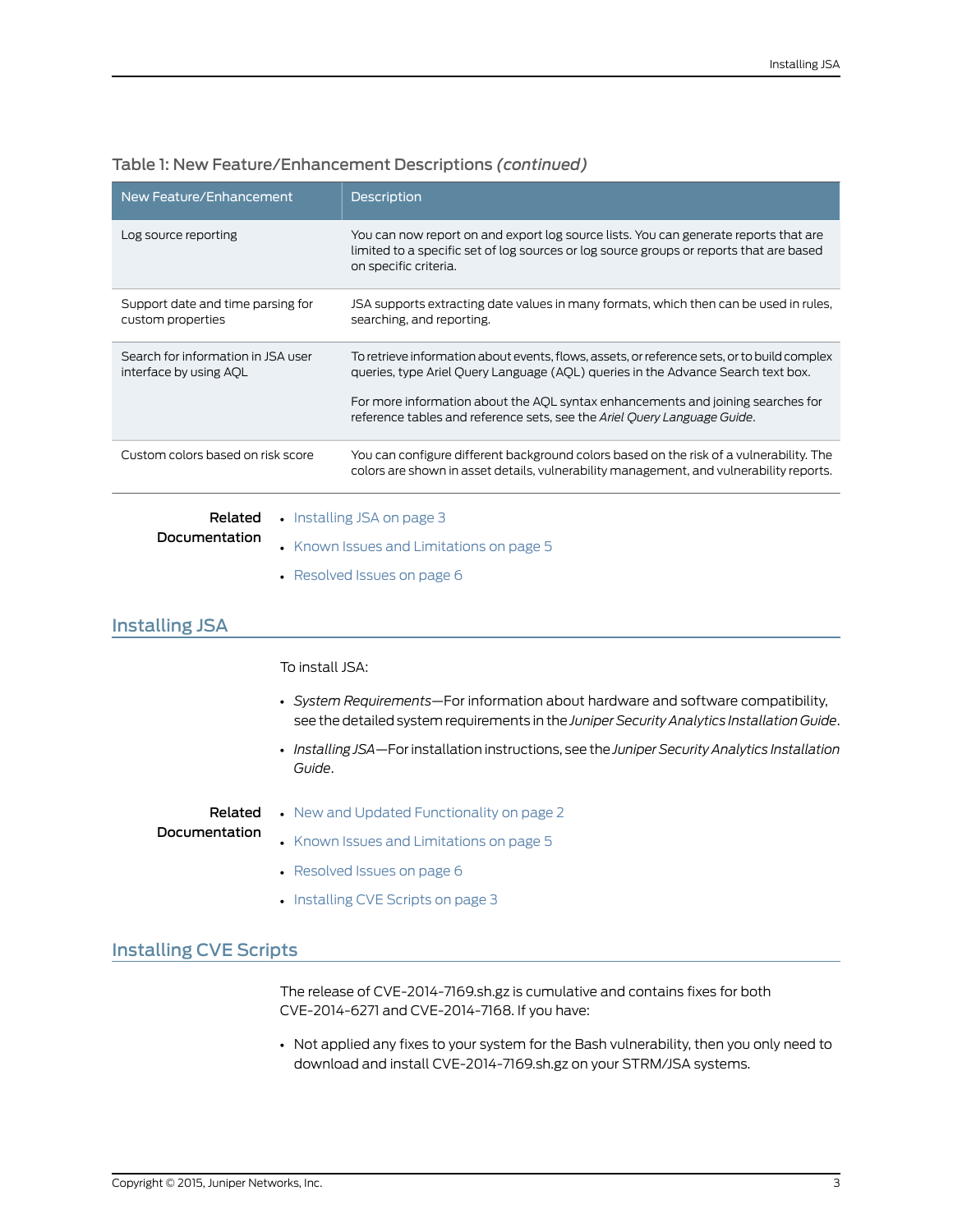• Applied the fix for CVE-2014-6271 already to your STRM/JSA appliances, you must also install CVE-2014-7169.sh.

*Installing CVE-2014-7169-fix. sh.gz Script on STRM/JSA*

The installation procedure is applied to all appliances types.



NOTE: Administrators should start by patching the console appliance, then apply the patch to managed hosts in their networks. Administrators must install this update to both high availability pairs individually. This installation procedure requires the administrator to reboot systems.

#### Procedure

1. Download the CVE-2014-7169-fix.sh.gz script from Juniper Customer Support.

This file contains the required software to patch any version of STRM 2012 and later versions of STRM/JSA for vulnerabilities.

- 2. Using SCP or WinSCP (for Windows systems), copy the script to the STRM/JSA appliance.
- 3. To extract the file, type the following command:

#### gunzip CVE-2014-7169-fix.sh.gz

4. To set the correct permission on this file, type the following command:

#### chmod +x CVE-2014-7169-fix.sh

5. On your high availability secondary system, type the following command to install the patch:

#### ./CVE-2014-7169-fix.sh



NOTE: If this system is an HA pair, install the update on the secondary first and reboot the secondary.

The script updates bash version on STRM/JSA.

6. Type the following command:

reboot

7. When the script has completed the update, the following message is displayed: COMPLETE.

If you have an HA primary system, then continue with Step [8.](#page-4-1)



NOTE: You must wait for the HA secondary to reboot before you set the primary system offline.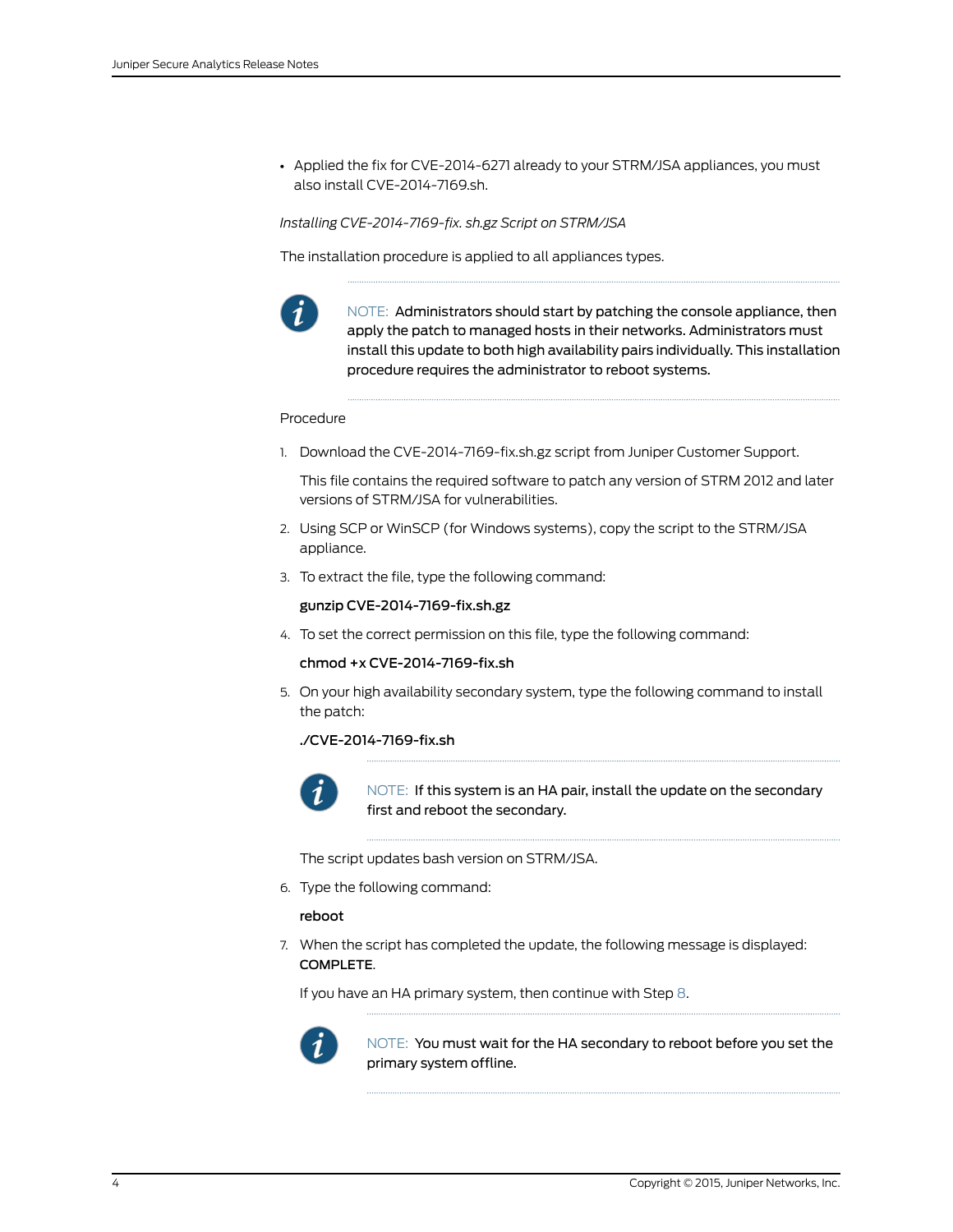- <span id="page-4-1"></span>8. Log in to the STRM/JSA console.
- 9. Click the Admin tab and select System and License Management icon.
- 10. Select the high availability primary system.
- 11. From the toolbar, select High Availability > Set System Offline.

This fails the primary system and the secondary will enter the active state.

12. From the command-line interface of the HA primary system, type the following command to install the patch:

#### ./CVE-2014-7169-fix.sh

The script updates the bash version on STRM/JSA.

- 13. When the script has completed the update, the following message is displayed: COMPLETE.
- 14. Type the following command:

reboot



NOTE: You must wait for the HA primary to reboot before you set the primary system online.

- 15. Click the Admin tab and select System and License Management icon.
- 16. Select the high availability primary system.
- 17. From the toolbar, select High Availability > Set System Online.

This sets the primary system active and the secondary will enter the standby state.

#### <span id="page-4-0"></span>Known Issues and Limitations

#### <span id="page-4-2"></span>[Table](#page-4-2) 2 on page 5 describes the known issues in JSA 2014.3.

#### Table 2: Known Issues and Limitations

| <b>Issue</b>                                                                                                      | <b>Description</b>                                                                                                                                                                                                                                                                                                                                                     |
|-------------------------------------------------------------------------------------------------------------------|------------------------------------------------------------------------------------------------------------------------------------------------------------------------------------------------------------------------------------------------------------------------------------------------------------------------------------------------------------------------|
| The selected menu option is not highlighted using the up or<br>down arrow keys when configuring the JSA appliance | In the JSA console during configuration, using up or down arrow<br>keys to select a menu option does not highlight the selected<br>option. For more information, see the KB article KB28225 at<br>https://kb.juniper.net/KB28225.                                                                                                                                      |
|                                                                                                                   | Workaround: Although your current position is not highlighted.<br>use tab to navigate to the option and then use up or down<br>arrow keys to select an option. Use left or right arrow keys to<br>select Next. Choose any option from the time zone list and<br>proceed with the configuration process. After the setup, you<br>can change the time zone in the WebUI. |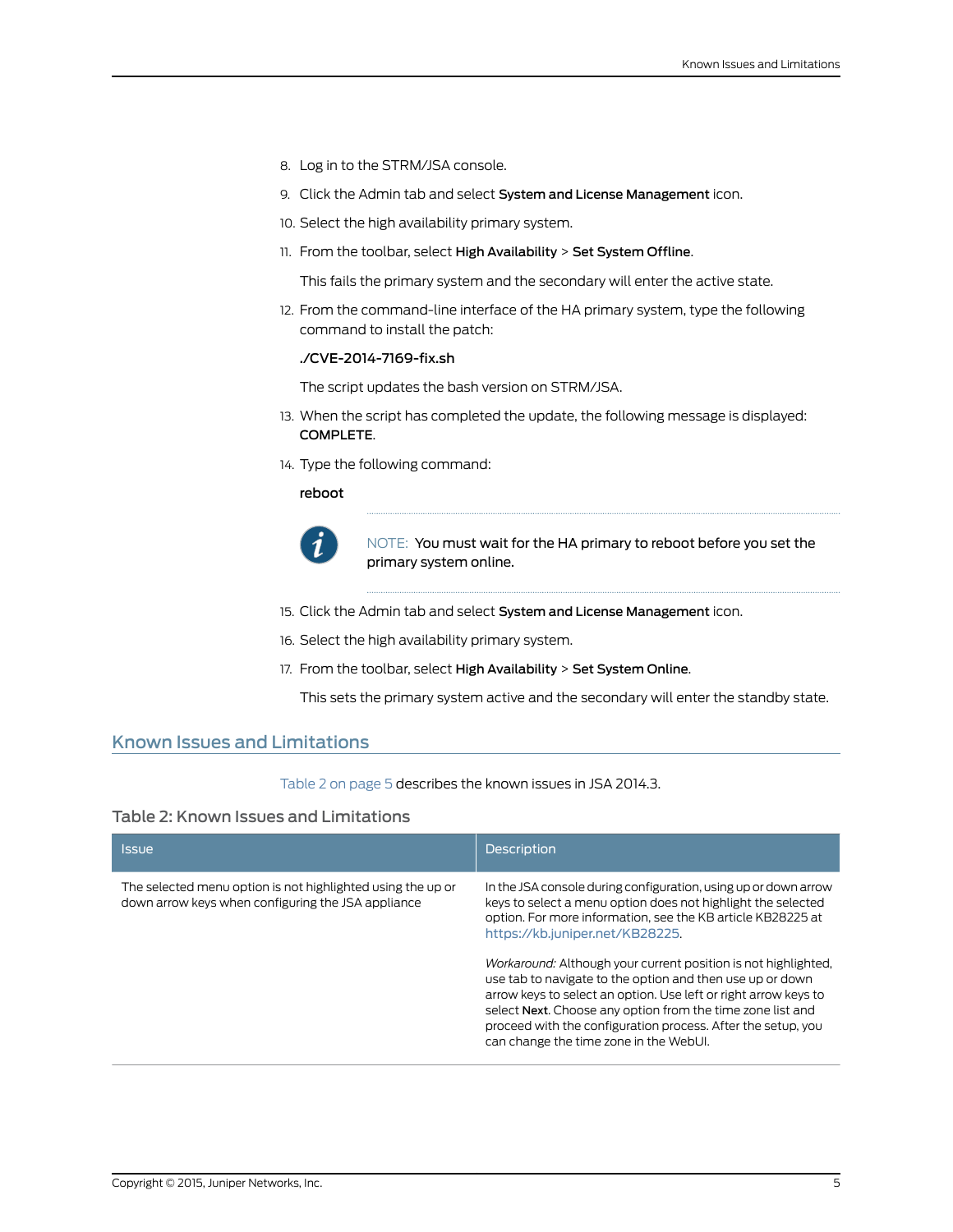## Table 2: Known Issues and Limitations *(continued)*

| <b>Issue</b>                                                                                                                                                                                                                                                                                                                                                                                                | <b>Description</b>                                                                                                                                    |
|-------------------------------------------------------------------------------------------------------------------------------------------------------------------------------------------------------------------------------------------------------------------------------------------------------------------------------------------------------------------------------------------------------------|-------------------------------------------------------------------------------------------------------------------------------------------------------|
| JSA7500 event processor performance optimization                                                                                                                                                                                                                                                                                                                                                            | When log source sends around 30,000 events per second to<br>the JSA7500 event processor, the event starts dropping with<br>warning or error messages. |
|                                                                                                                                                                                                                                                                                                                                                                                                             | NOTE: The Custom Rule Engine back up and store events<br>without correlation is 30,000 events per second (0%<br>coalescing).                          |
|                                                                                                                                                                                                                                                                                                                                                                                                             | Workaround: None.                                                                                                                                     |
| • New and Updated Functionality on page 2<br>Related<br>Documentation<br>$\mathbf{r}$ $\mathbf{r}$ $\mathbf{r}$ $\mathbf{r}$ $\mathbf{r}$ $\mathbf{r}$ $\mathbf{r}$ $\mathbf{r}$ $\mathbf{r}$ $\mathbf{r}$ $\mathbf{r}$ $\mathbf{r}$ $\mathbf{r}$ $\mathbf{r}$ $\mathbf{r}$ $\mathbf{r}$ $\mathbf{r}$ $\mathbf{r}$ $\mathbf{r}$ $\mathbf{r}$ $\mathbf{r}$ $\mathbf{r}$ $\mathbf{r}$ $\mathbf{r}$ $\mathbf{$ |                                                                                                                                                       |

- [Installing](#page-2-0) JSA on page 3
	- [Resolved](#page-5-0) Issues on page 6

## <span id="page-5-0"></span>Resolved Issues

#### <span id="page-5-1"></span>[Table](#page-5-1) 3 on page 6 describes the issues resolved in JSA 2014.3:

#### Table 3: Issues Resolved

| <b>Issue</b>                                                                                                                | <b>Description</b>                                                                                                                                                                                                                                                                                                                                                                             |
|-----------------------------------------------------------------------------------------------------------------------------|------------------------------------------------------------------------------------------------------------------------------------------------------------------------------------------------------------------------------------------------------------------------------------------------------------------------------------------------------------------------------------------------|
| Backup unable to determine disk space on partitions with<br>filesystem in the name                                          | In JSA 2013.2 r2 backups will not be able to run when the<br>backup location is mounted on a mount point that contains<br>the case sensitive string 'Filesystem' in the name.                                                                                                                                                                                                                  |
|                                                                                                                             | Workaround: Change the name of the mount point if possible.<br>If changing the name is not possible contact Juniper Customer<br>Support for a work around.                                                                                                                                                                                                                                     |
| When running setup -t pretest before upgrading to JSA 2013.2 R2,<br>It may set a logging directory to the incorrect version | When running setup -t before upgrading to JSA 2013.2.r2, it<br>may change the log directory incorrectly. This rule will be<br>disabled.                                                                                                                                                                                                                                                        |
|                                                                                                                             | This will result in all patch and upgrade logs going to<br><b>/var/log/setup-2013.2*</b> while still being at version 2010.                                                                                                                                                                                                                                                                    |
|                                                                                                                             | Workaround: Complete the upgrade after running the setup<br>-t pretest.                                                                                                                                                                                                                                                                                                                        |
| Active directory authentication delays occur when UDP<br>communication is blocked                                           | On networks where UDP communication between the JSA<br>console and their Active Directory server is blocked, Active<br>Directory authentication can take an extended period to log<br>in. For example, it can take 3 minutes to log in. This delay<br>occurs because the system attempts three time to log in using<br>UDP before it automatically switches to TCP for a successful<br>log in. |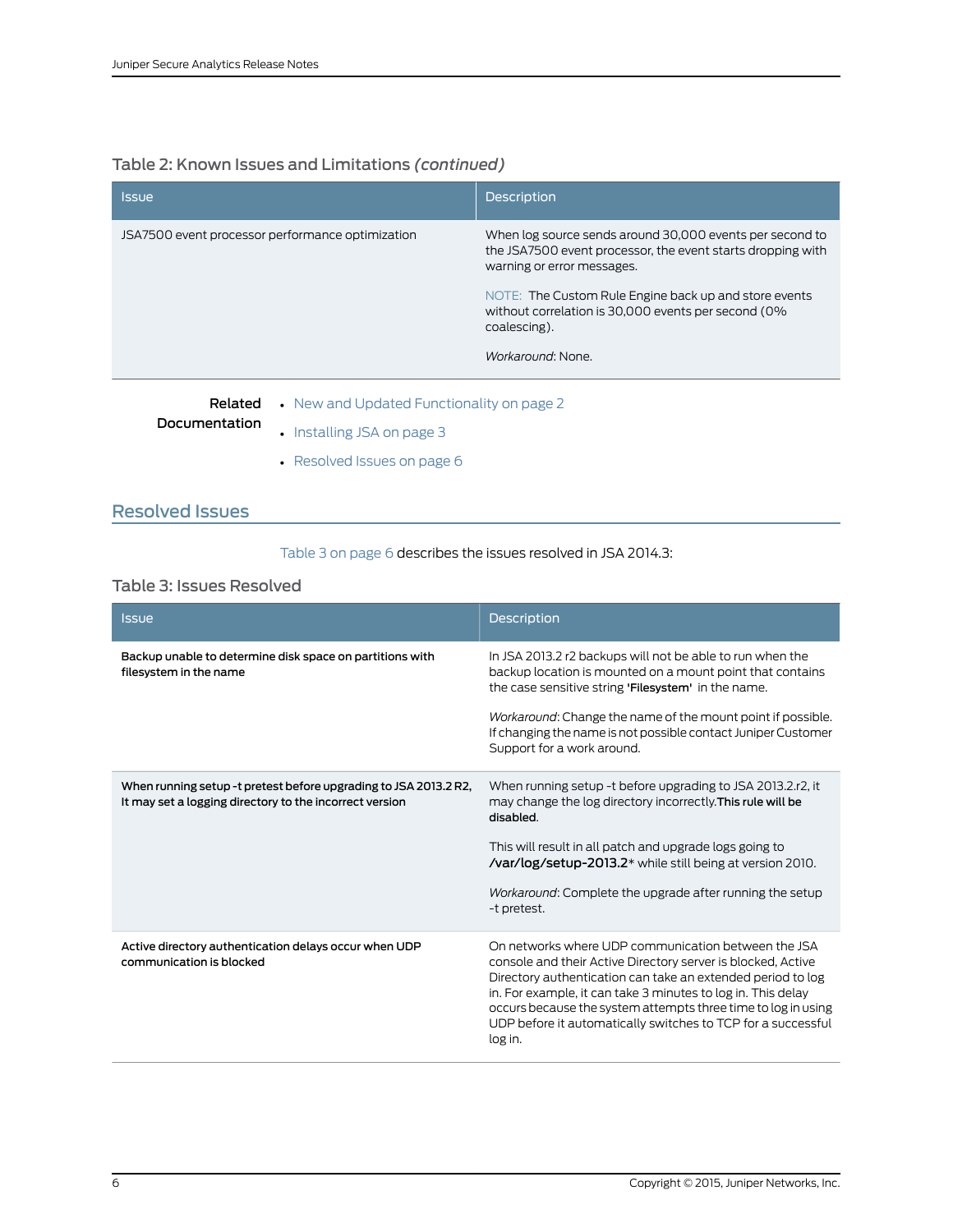| <b>Issue</b>                                                                | <b>Description</b>                                                                                                                                                                                                                                                                                                                                                                                                                      |
|-----------------------------------------------------------------------------|-----------------------------------------------------------------------------------------------------------------------------------------------------------------------------------------------------------------------------------------------------------------------------------------------------------------------------------------------------------------------------------------------------------------------------------------|
| Offenses reports might display multiple (n) incorrectly                     | On a generated Offense report that includes the Username<br>column, Multiple (n) is displayed incorrectly where the correct<br>value should be N/A.                                                                                                                                                                                                                                                                                     |
| XSS vulnerability - get method                                              | Reflected cross site scripting vulnerability: GET method of the<br>Network Hierarchy user interface allows parameters configarea<br>and object to contain CSS code.                                                                                                                                                                                                                                                                     |
| Coalescing events option missing from system settings in JSA log<br>manager | The Coalescing Events option under Admin --> System Settings<br>is not seen in Log Manager 2013.2.r2 but is present in Log<br>Manager 2010.<br>Workaround: None.                                                                                                                                                                                                                                                                        |
| Two character user names not allowed in JSA VM scan setup                   | Attempting to create a scan profile using two character<br>Windows user name HD, JSA VM will not allow user name to<br>be added to credentials under 'scan setup' and reports an<br>error Username must be greater than 2 characters.<br>This appears to be a defect in the original spec, which called<br>for usernames to be $>$ 2 characters.<br>As a result it is not possible to complete credential scans on<br>Windows machines. |
| Dashboard time series graphs might display incorrect data sets              | The time series graphs on the Network Overview dashboard<br>might display incorrect data sets for graphs generated from<br>log events.<br>Workaround: Refresh your Browser window.                                                                                                                                                                                                                                                      |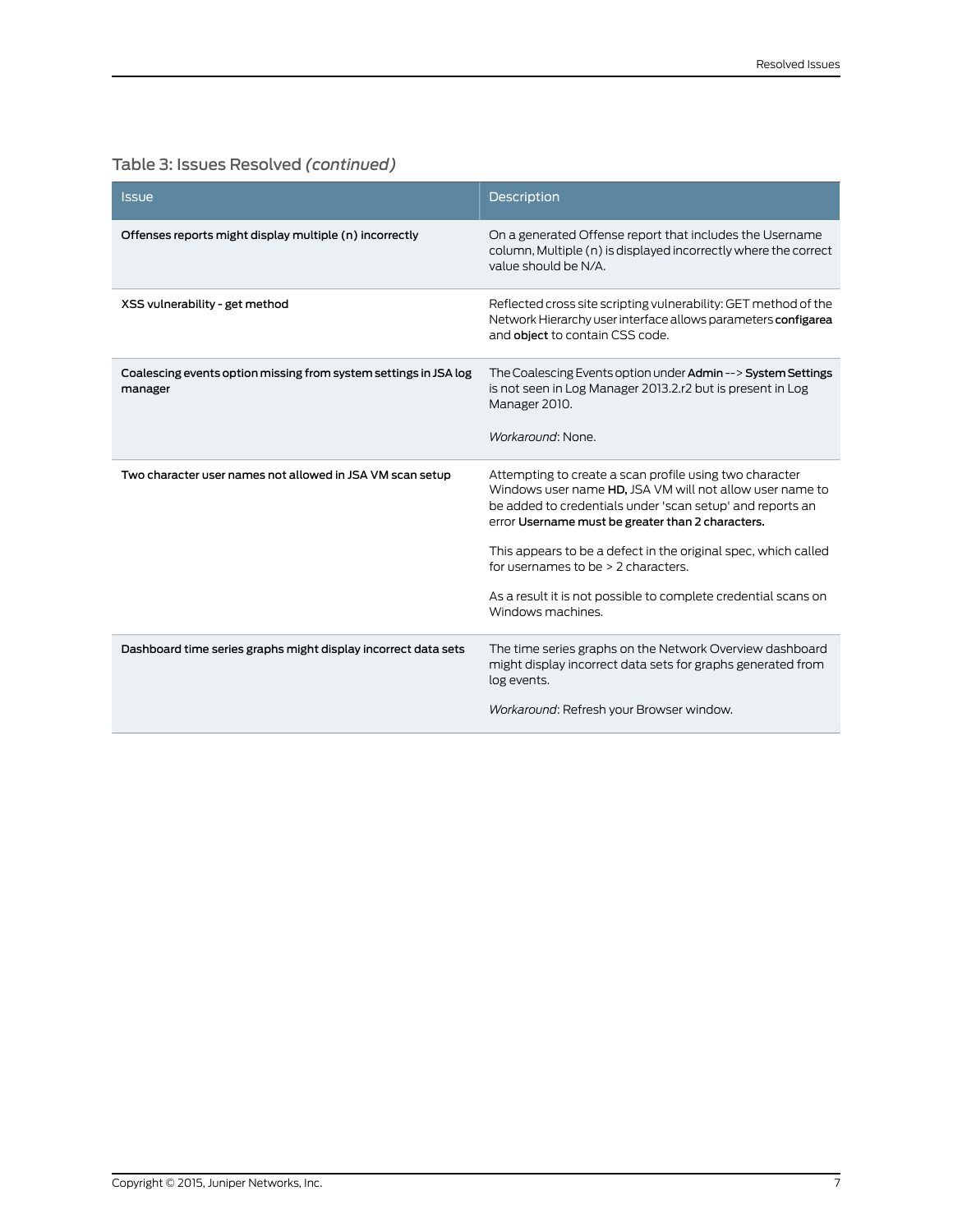| The ECS service might display an error when a DNS lookup occurs<br>An unhandled exception might display in the user interface<br>when the ECS service attempts to resolve host names that<br>on a host name that maps to more than 100 IP addresses<br>map to more than 100 IP addresses in a DNS lookup.<br>The ECS error can coincide with the following message in<br>/var/log/gradar.log:<br>: Unhandled exception Type=Segmentation error<br>vmState=0x00000000J9Generic_Signal_Number=00000004<br>Signal_Number=0000000b Error_Value=00000000<br>Signal_Code=00000002 Handler1=00007FAC6F4835C0<br>Handler2=00007FAC6F1407F0<br>InaccessibleAddress=00007FAC46AE<br>RDI=00007FAC46AE6320 RSI=00007FAC46B26798<br>RAX=00007FABB00510E0 RBX=00007FABB0051130<br>RCX=000000000000004D4 RDX=00007FABB0051130<br>R8=00000038E70CEF80 R9=0000000269641600<br>R10=00000000000000010 R11=00000000000200202<br>R12=00007FAC46AEF5F0 R13=0000000000000019C<br>R14=00007FABB0004A60 R15=00007FAC46B26888<br>RIP=00000038E7GS=0000FS=0000<br>RSP=00007FAC46AE6320 EFlags=0000000000210206<br>CS=0033 RBP=00007FAC46B26830<br>ERR=00000000000000006TRAPNO=0000000000000000E<br>OLDMASK=00000000000000000CR2=00007FAC46AE7000<br>xmm079c2520a00000002 (f: 2.000000, d: 3.247600e+278)<br>xmm100fffffffffffffff (f: 4294967296.000000, d: 7.291122e-304)<br>xmm200000000000000000 (f: 0.000000, d:<br>0.000000e+00) xmm30000000000000000 (f: 0.000000,<br>d: 0.000000e+00) xmm4 4040404040404040 (f:<br>1077952512.000000, d: 3.250196e+01) xmm5<br>5b5b5b5b5b5b5b5b (f:1532713856.000000,d:1.213625e+132)<br>xmm6 2020202020202020 (f: 538976256.000000, d:<br>6.013470e-154) xmm7 0000000000000000 (f: 0.000000,<br>d: 0.000000e+00) xmm8 ffffff000000ff00 (f:<br>65280.000000, d: -nan) xmm9 00000000000000000 (f:<br>0.000000, d: 0.000000e+00) xmm10 ffffff000000ff00 (f:<br>65280.000000, d: -nan) xmm11 0000000000000000 (f:<br>0.000000, d: 0.000000e+00) xmm120000000000000000<br>(f: 0.000000, d: 0.000000e+00) xmm13<br>0000000000000000 (f: 0.000000, d: 0.000000e+00)<br>xmm14 00000000000000000 (f: 0.000000, d:<br>0.000000e+00) xmm150000000000000000 (f:0.000000,<br>d: 0.000000e+00) Module=/lib64/libc.so.6<br>Module_base_address=00000038E7 Symbol=getaddrinfo<br>Symbol_address=00000038E7----------- Stack Backtrace<br>---------- getaddrinfo+0x377 (0x00000038E7<br>[libc.so.6+0xd27e7])<br>Java_java_net_Inet6AddressImpl_lookupAllHostAddr<br>(0x00007FAC5C770 [libnet.so+0x7950]) | Issue | Description |
|------------------------------------------------------------------------------------------------------------------------------------------------------------------------------------------------------------------------------------------------------------------------------------------------------------------------------------------------------------------------------------------------------------------------------------------------------------------------------------------------------------------------------------------------------------------------------------------------------------------------------------------------------------------------------------------------------------------------------------------------------------------------------------------------------------------------------------------------------------------------------------------------------------------------------------------------------------------------------------------------------------------------------------------------------------------------------------------------------------------------------------------------------------------------------------------------------------------------------------------------------------------------------------------------------------------------------------------------------------------------------------------------------------------------------------------------------------------------------------------------------------------------------------------------------------------------------------------------------------------------------------------------------------------------------------------------------------------------------------------------------------------------------------------------------------------------------------------------------------------------------------------------------------------------------------------------------------------------------------------------------------------------------------------------------------------------------------------------------------------------------------------------------------------------------------------------------------------------------------------------------------------------------------------------------------------------------------------------------------------------------------------------------------------------------------------------------------------------------------------------------|-------|-------------|
|                                                                                                                                                                                                                                                                                                                                                                                                                                                                                                                                                                                                                                                                                                                                                                                                                                                                                                                                                                                                                                                                                                                                                                                                                                                                                                                                                                                                                                                                                                                                                                                                                                                                                                                                                                                                                                                                                                                                                                                                                                                                                                                                                                                                                                                                                                                                                                                                                                                                                                      |       |             |
|                                                                                                                                                                                                                                                                                                                                                                                                                                                                                                                                                                                                                                                                                                                                                                                                                                                                                                                                                                                                                                                                                                                                                                                                                                                                                                                                                                                                                                                                                                                                                                                                                                                                                                                                                                                                                                                                                                                                                                                                                                                                                                                                                                                                                                                                                                                                                                                                                                                                                                      |       |             |
|                                                                                                                                                                                                                                                                                                                                                                                                                                                                                                                                                                                                                                                                                                                                                                                                                                                                                                                                                                                                                                                                                                                                                                                                                                                                                                                                                                                                                                                                                                                                                                                                                                                                                                                                                                                                                                                                                                                                                                                                                                                                                                                                                                                                                                                                                                                                                                                                                                                                                                      |       |             |
| Workaround: For more information, contact Juniper Customer<br>Support.                                                                                                                                                                                                                                                                                                                                                                                                                                                                                                                                                                                                                                                                                                                                                                                                                                                                                                                                                                                                                                                                                                                                                                                                                                                                                                                                                                                                                                                                                                                                                                                                                                                                                                                                                                                                                                                                                                                                                                                                                                                                                                                                                                                                                                                                                                                                                                                                                               |       |             |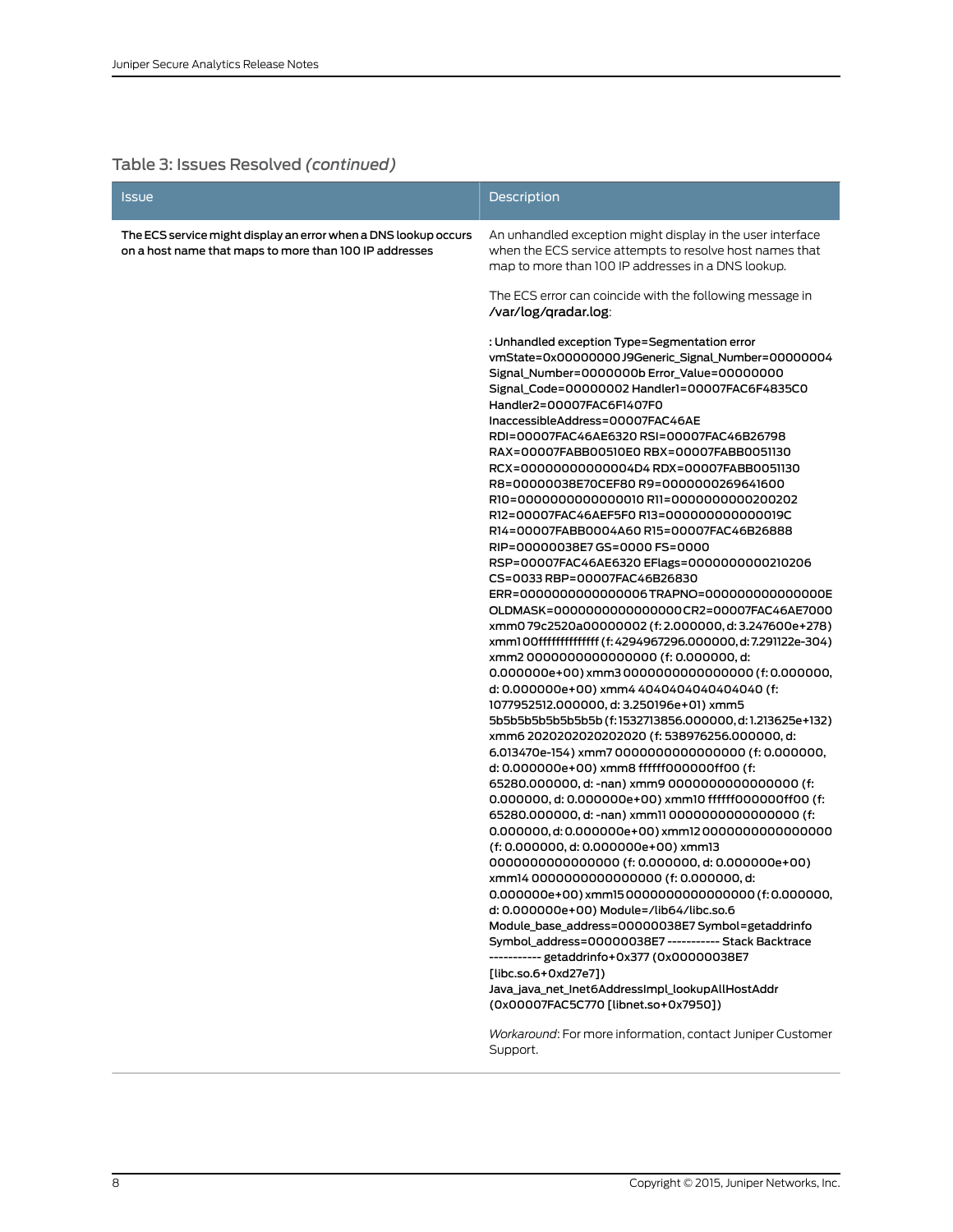| <b>Issue</b>                                                                                                                         | <b>Description</b>                                                                                                                                                                                                                                                                                                                                   |
|--------------------------------------------------------------------------------------------------------------------------------------|------------------------------------------------------------------------------------------------------------------------------------------------------------------------------------------------------------------------------------------------------------------------------------------------------------------------------------------------------|
| 'System Error' Popup message in JSA 2014.1 when opening<br>vulnerability details panel                                               | In JSA 2014.1 and later, you may encounter the following issue<br>with the Web Interface:                                                                                                                                                                                                                                                            |
|                                                                                                                                      | In the Asset Details panel (the window opened if an asset is<br>selected in the Assets tab), a System Error popup error<br>message will occur upon selecting an associated vulnerability<br>record from the is opened from the 'Vulnerabilities' section of<br>the panel. The error message will be similar to the following<br><b>System Error:</b> |
|                                                                                                                                      | There was a problem handling the response from the server while<br>executing a remote method call (Details)                                                                                                                                                                                                                                          |
|                                                                                                                                      | Upon selecting Details on the erro popup, the following detail<br>will be provided:                                                                                                                                                                                                                                                                  |
|                                                                                                                                      | Request Status: 200 Application: JSA Method:<br>getAssetsForVulnerability Error: 'e' is null Code: undefined Name:<br><b>TypeError File:</b>                                                                                                                                                                                                         |
|                                                                                                                                      | https://172.16.78.211/console/assetprofile/js/<br>researchVulnerability/details.js?versi on=4                                                                                                                                                                                                                                                        |
|                                                                                                                                      | Line: 136                                                                                                                                                                                                                                                                                                                                            |
|                                                                                                                                      | The method getAssetsExceptionedForVulnerability may also<br>be seen. The Error, Code, Name, File, and Line values may vary.                                                                                                                                                                                                                          |
|                                                                                                                                      | Workaround: None. After closing the error popup, the<br>Vulnerability Details panel otherwise displays normally.                                                                                                                                                                                                                                     |
| SNMP response in an offense rule might fail                                                                                          | An issue occurred where offense rules that are configured to<br>generate an SNMP response might fail to trigger a response<br>and the following error message might be displayed in the<br>error log:                                                                                                                                                |
|                                                                                                                                      | Attempt to query field "oa.annotationType.weight" from<br>non-entity variable "oa". Perhaps you forgot to prefix the path<br>in question with an identification variable from your FROM<br>clause?                                                                                                                                                   |
| Patching a 2014.1 high availability system might fail due to timing If you patch a 2014.1 deployment that has multiple high<br>issue | availability managed hosts, the first patch on a managed host<br>might fail because the secondary host is not in standby mode.                                                                                                                                                                                                                       |
|                                                                                                                                      | <i>Workaround</i> : Re-run the patch.                                                                                                                                                                                                                                                                                                                |
| Log source grouping removed when user is deleted                                                                                     | Log sources placed in log source groups by a specific user get<br>disassociated from the group(s) when that user is deleted<br>therefore Offense rules, searches or reports will no longer work<br>after sources are disassociated from their group log sources<br>should still be associated to the log source groups when the<br>user is deleted.  |
|                                                                                                                                      | Workaround: If the user has not been deleted already then set<br>their Role to Disabled.                                                                                                                                                                                                                                                             |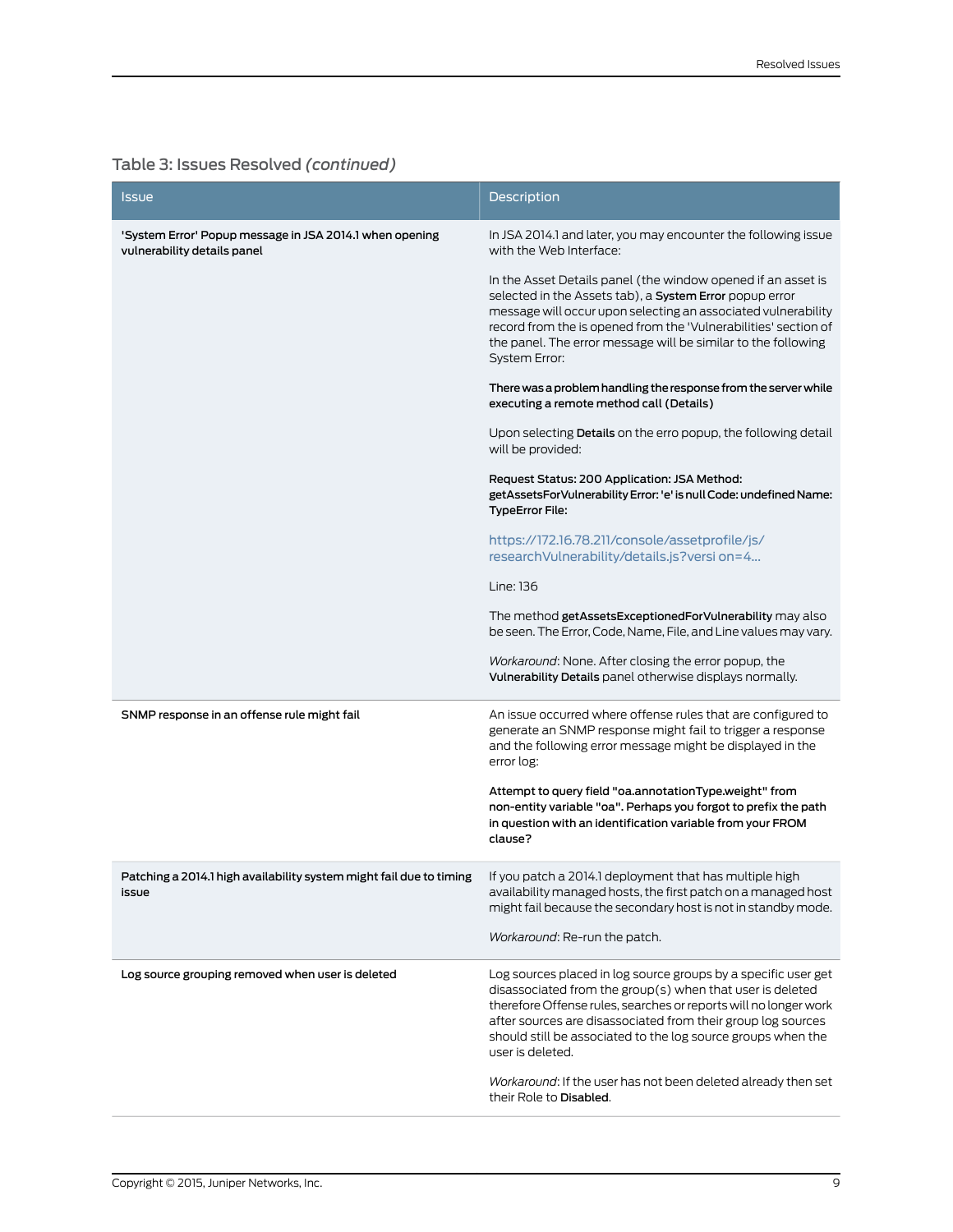| <b>Issue</b>                                                                                            | Description                                                                                                                                                                                                                                                                                                                                                                                                                                                                                                                                                                                                                                                                                                                                                                                                                                                                                                                                                                                                                                                                                                                  |
|---------------------------------------------------------------------------------------------------------|------------------------------------------------------------------------------------------------------------------------------------------------------------------------------------------------------------------------------------------------------------------------------------------------------------------------------------------------------------------------------------------------------------------------------------------------------------------------------------------------------------------------------------------------------------------------------------------------------------------------------------------------------------------------------------------------------------------------------------------------------------------------------------------------------------------------------------------------------------------------------------------------------------------------------------------------------------------------------------------------------------------------------------------------------------------------------------------------------------------------------|
| "Accumulated data is not available" error in generated report only<br>when using table view             | Some reports based using table charts may display<br>Accumulated Data is not available when it is actually available.<br>Here is the associated error in gradar.log:                                                                                                                                                                                                                                                                                                                                                                                                                                                                                                                                                                                                                                                                                                                                                                                                                                                                                                                                                         |
|                                                                                                         | [report_runner] [main] com.qllabs.reporting.ReportServices:<br>[WARN] [NOT:0000004000][132.208.246.161/--] [-/--]Error<br>occurred creating Accumulated Result Set. Trying to fall back<br>to raw query if possible. [report_runner] [main]<br>java.lang.IllegalArgumentException: keyCreator should not be<br>null [report_runner] [main] at<br>com.q1labs.frameworks.nio.SortOrder.<(SortOrder.java:31)<br>[report_runner] [main] at JSA Patch Release Notes Resolved<br><b>Issues 29</b><br>com.q1labs.frameworks.nio.SortOrder.><(SortOrder.java:26)<br>[report_runner] [main] at<br>com.q1labs.ariel.QueryParams.setSortOrder(QueryParams.java:316)<br>[report_runner] [main] at<br>com.qllabs.reporting.charts.ArielChart.getData<br>(ArielChart.java:1347) [report_runner] [main] at<br>com.qllabs.reporting.Chart.getXML(Chart.java:212)<br>[report_runner] [main] at<br>com.qllabs.reporting.Report.createData(Report.java:238)<br>[report_runner] [main] at<br>com.qllabs.reporting.Report.process(Report.java:281)<br>[report_runner] [main] at<br>com.q1labs.reporting.ReportRunner.main(ReportRunner.java:176)> |
| Routing rules interface might not display correctly when the rule<br>contains a backslash (\) character | In the Routing Rules interface on the Admin tab, the user<br>interface might not display properly when the administrator<br>attempts to edit a value. This issue is believed to be caused<br>when the routing rule contains a backslash character $(\cdot)$ . The<br>backslash is stored incorrectly in the database and causes the<br>edit routing rule interface to display a blank page in the<br>window.<br>Workaround: For assistance with user interface issues, contact<br>Juniper Customer Support.                                                                                                                                                                                                                                                                                                                                                                                                                                                                                                                                                                                                                  |
| Reports may fail to be e-mailed by the system if the size of the                                        | JSA at version 2014 and above use Postfix as the mail transfer                                                                                                                                                                                                                                                                                                                                                                                                                                                                                                                                                                                                                                                                                                                                                                                                                                                                                                                                                                                                                                                               |
| generated report exceeds 10 MB                                                                          | agent. The default configuration for Postfix limits e-mail to a<br>maximum file size of 10 MB. When a report exceeds the default<br>limit, the generated report is not e-mailed as intended.                                                                                                                                                                                                                                                                                                                                                                                                                                                                                                                                                                                                                                                                                                                                                                                                                                                                                                                                 |
|                                                                                                         | Workaround: Administrators who need to send reports over<br>10 MB in size can contact Juniper Customer Support to update<br>the message size limit for the mail transfer agent.                                                                                                                                                                                                                                                                                                                                                                                                                                                                                                                                                                                                                                                                                                                                                                                                                                                                                                                                              |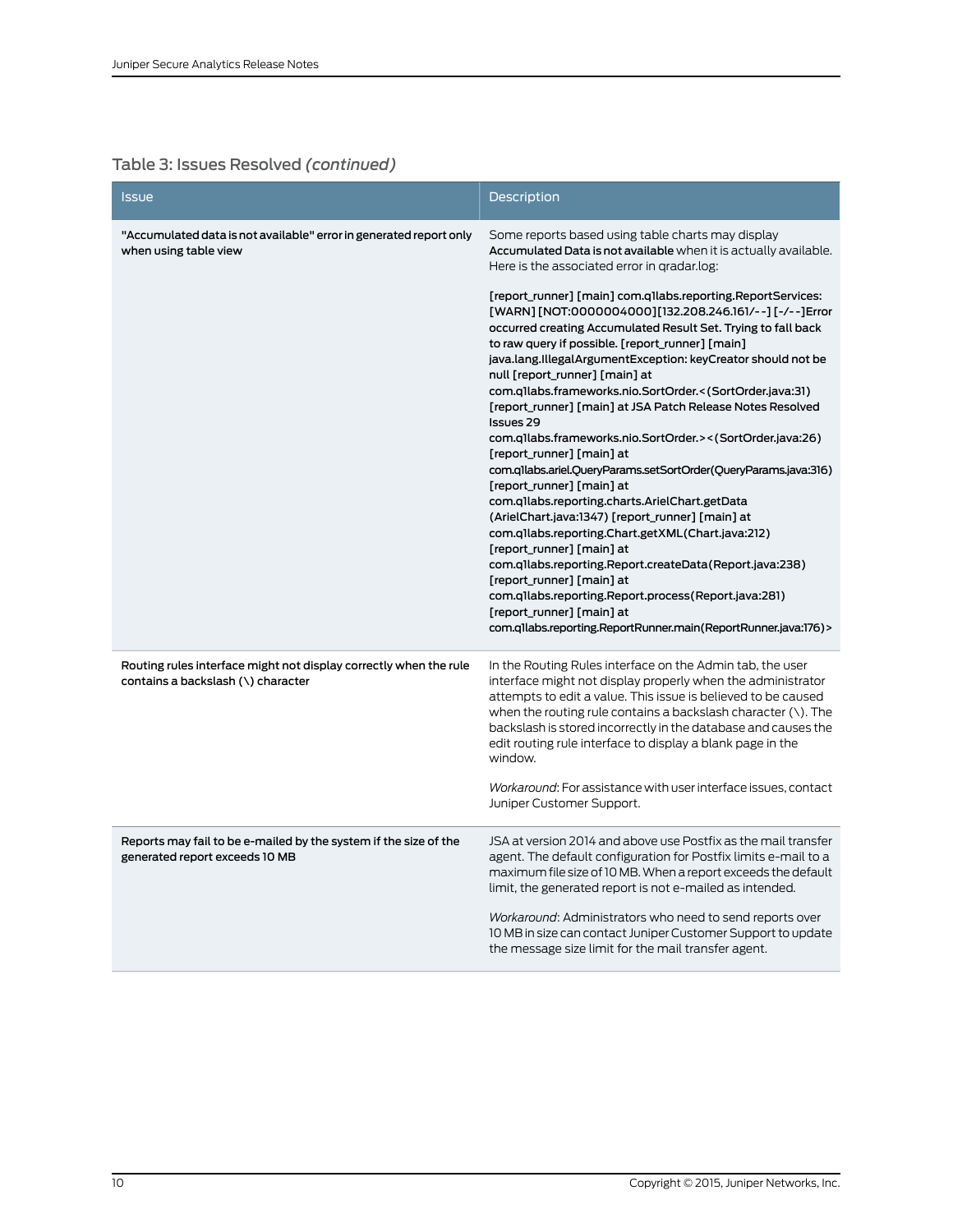| Issue                                                                                                            | <b>Description</b>                                                                                                                                                                                                                                                                                                                                                         |
|------------------------------------------------------------------------------------------------------------------|----------------------------------------------------------------------------------------------------------------------------------------------------------------------------------------------------------------------------------------------------------------------------------------------------------------------------------------------------------------------------|
| High availability secondary systems in standby mode might<br>accumulate log files and experience high disk usage | Secondary high availability appliances might experience an<br>issue where disk space is limited due to log files accumulating<br>over time. The disk usage issue on the high availability<br>appliance might be due files not being cleaned up on the<br>standby system over time in /var/log/systemStabMon/.                                                              |
|                                                                                                                  | The standby system should run disk maintenance to remove<br>files in /var/log/systemStabMon/ that are older than the<br>systems default retention setting.                                                                                                                                                                                                                 |
|                                                                                                                  | Workaround: Administrators can verify the size of<br>/var/log/systemStabMon/ and safety delete any log files<br>that are more than six months old.                                                                                                                                                                                                                         |
| The event details page is not showing the correct identity IP for<br>the related asset                           | The Event Details page is not showing the correct identity IP<br>for the related asset.                                                                                                                                                                                                                                                                                    |
|                                                                                                                  | 1. From the event viewer, click on an Event with Identity in<br>the event search results grid.                                                                                                                                                                                                                                                                             |
|                                                                                                                  | 2. Event details is displayed.                                                                                                                                                                                                                                                                                                                                             |
|                                                                                                                  | 3. Scroll to the bottom of the details to see the event Identity<br>Information.                                                                                                                                                                                                                                                                                           |
|                                                                                                                  | 4. Find the 'Identity IP' value.                                                                                                                                                                                                                                                                                                                                           |
|                                                                                                                  | It has been intermittently observed that the value in this<br>column is not an IP at all, but a seemingly random hostname.<br>At other times the Identity IP address in this column is clearly<br>not the identity IP specified in the payload. However, the<br>Identity IP address column on the Search results grid for the<br>same event shows the correct identity IP. |
| Reports that use the include link to report console check box might<br>generate a certificate error              | On the Reports tab, users that create a report and select the<br>Include link to Report Console check box might receive an SSL<br>error when the embedded URL is launched. This issue is due<br>to the link containing the IP address when the SSL certificate<br>for the console uses a hostname.                                                                         |
|                                                                                                                  | Example 1:                                                                                                                                                                                                                                                                                                                                                                 |
|                                                                                                                  | destinationPort will return:                                                                                                                                                                                                                                                                                                                                               |
|                                                                                                                  | com.qllabs.frameworks.nio.Port 53                                                                                                                                                                                                                                                                                                                                          |
|                                                                                                                  | Example 2:                                                                                                                                                                                                                                                                                                                                                                 |
|                                                                                                                  | destinationBytes will return:                                                                                                                                                                                                                                                                                                                                              |
|                                                                                                                  | java.lang.Double 310.0                                                                                                                                                                                                                                                                                                                                                     |
|                                                                                                                  | This can be recreated by running the following arielQuery<br>commands:                                                                                                                                                                                                                                                                                                     |
|                                                                                                                  | /opt/gradar/bin/arielClient -x "select destinationPort from<br>flows wheredestinationPort > 1024"                                                                                                                                                                                                                                                                          |
|                                                                                                                  | Results should only be returning the value.                                                                                                                                                                                                                                                                                                                                |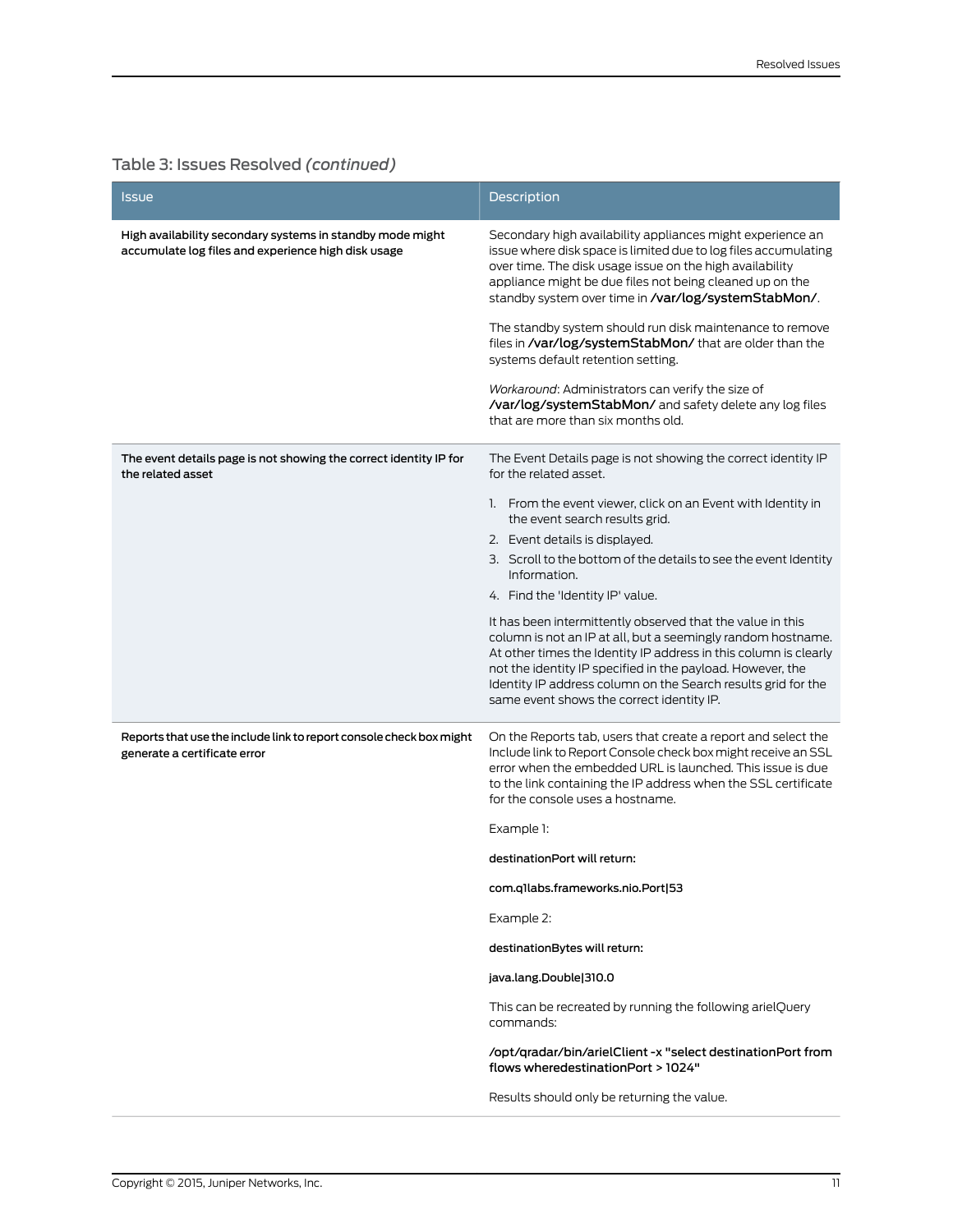| <b>Issue</b>                                                                                                                        | <b>Description</b>                                                                                                                                                                                                                                                                                                                                                                                                                                                                                                                                                                                                                                                                                                                                                                                                                                                                                                                                                                                                                                                                                                                                                     |
|-------------------------------------------------------------------------------------------------------------------------------------|------------------------------------------------------------------------------------------------------------------------------------------------------------------------------------------------------------------------------------------------------------------------------------------------------------------------------------------------------------------------------------------------------------------------------------------------------------------------------------------------------------------------------------------------------------------------------------------------------------------------------------------------------------------------------------------------------------------------------------------------------------------------------------------------------------------------------------------------------------------------------------------------------------------------------------------------------------------------------------------------------------------------------------------------------------------------------------------------------------------------------------------------------------------------|
| High availability secondary appliance with ISCSI might experience<br>an issue where the secondary system goes offline after an hour | After a primary high availability appliance fails over to the<br>secondary high availability appliance, an issue in the high<br>availability manager can force the secondary offline after an<br>hour.                                                                                                                                                                                                                                                                                                                                                                                                                                                                                                                                                                                                                                                                                                                                                                                                                                                                                                                                                                 |
|                                                                                                                                     | When a failover occurs, the system generates the following<br>message when the secondary takes over in<br>/var/log/gradar.log:                                                                                                                                                                                                                                                                                                                                                                                                                                                                                                                                                                                                                                                                                                                                                                                                                                                                                                                                                                                                                                         |
|                                                                                                                                     | com.q1labs.ha.manager.HAManager: [INFO]<br>[NOT:0000006000][IP Address/--] [-/--] Remote not found<br>or not ACTIVE, going ACTIVE<br>com.q1labs.ha.manager.ShellWorkerThread: [INFO]<br>[NOT:0000006000][IP Address/--][-/--]Executing shell task<br>GoActive /opt/qradar/ha2/scripts/GoActive.sh<br>com.q1labs.ha.manager.ipc.IPCWorkerThread: [INFO]<br>[NOT:0000006000][IP Address/--][-/--]IPC service "check"<br>= "alive" com.q1labs.ha.manager.ipc.IPCWorkerThread: [INFO]<br>[NOT:0000006000][IP Address/--] [-/--]IPC service "state"<br>= "going_active"                                                                                                                                                                                                                                                                                                                                                                                                                                                                                                                                                                                                     |
|                                                                                                                                     | After an hour, the administrator might notice that the<br>secondary has gone offline and that the logs include the<br>following error message:                                                                                                                                                                                                                                                                                                                                                                                                                                                                                                                                                                                                                                                                                                                                                                                                                                                                                                                                                                                                                         |
|                                                                                                                                     | com.q1labs.ha.manager.ShellWorkerThread: [INFO]<br>[NOT:0000006000][IP Address/--] [-/--]Error reading<br>ShellWorkerThread output stream: Interrupted system call<br>com.q1labs.ha.manager.ShellWorkerThread: [INFO]<br>[NOT:0000006000][IP Address/--][-/--]Shell task GoActive<br>/opt/qradar/ha2/scripts/GoActive.sh failed after 3600004 ms.<br>[Exit Value: "-1", Was Interrupted: "true", Output Content: [], Error<br>Content: [],Output Patterns: [null ],Error Patterns: [null ]])<br>com.q1labs.ha.manager.StateMachine: [ERROR]<br>[NOT:0000003000][IP Address/--] [-/--]Failed to complete<br>GoActive task, starting local RESTORE (host/4334)<br>com.q1labs.ha.manager.ShellWorkerThread: [INFO]<br>[NOT:0000006000][IP Address/--][-/--]Executing shell task<br>GoOffline /opt/qradar/ha2/scripts/GoOffline.sh<br>com.q1labs.ha.manager.ipc.IPCWorkerThread: [INFO]<br>[NOT:0000006000][IP Address/--][-/--]IPC service "check"<br>= "alive" com.q1labs.ha.manager.ipc.IPCWorkerThread: [INFO]<br>[NOT:0000006000][IP Address/--] [-/--]IPC service "state"<br>= "going_offline" [/etc/init.d/hostcontext] [WARN] Shutting<br>down hostcontext service |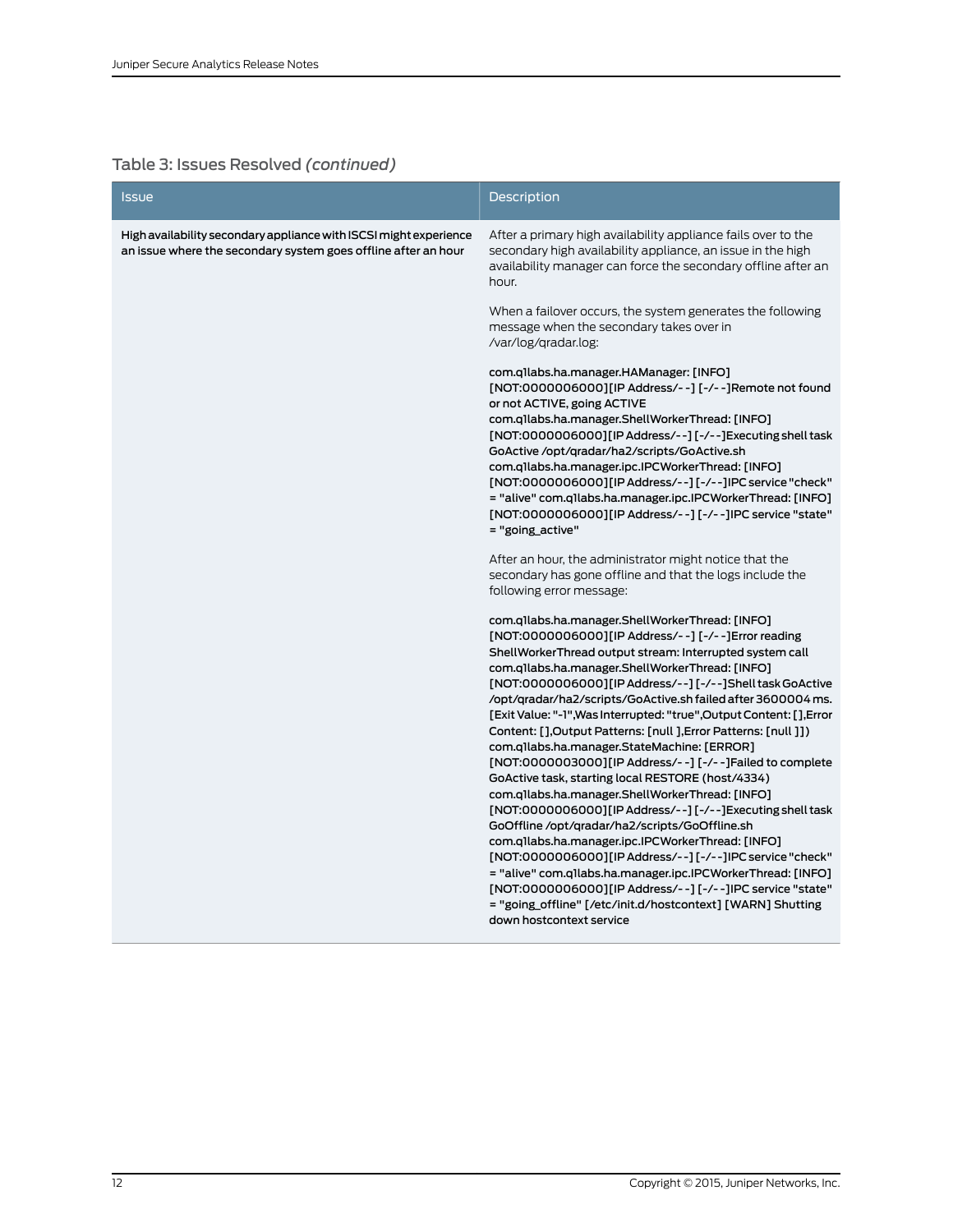| <b>Issue</b>                                                                             | <b>Description</b>                                                                                                                                                                                                                                                                                                                                                                       |
|------------------------------------------------------------------------------------------|------------------------------------------------------------------------------------------------------------------------------------------------------------------------------------------------------------------------------------------------------------------------------------------------------------------------------------------------------------------------------------------|
| WinCollect - application error when adding new log sources from<br>group                 | When adding a new WinCollect log source from a WinCollect<br>group an F5 Aplication Error occurs when saving the new log<br>source.                                                                                                                                                                                                                                                      |
|                                                                                          | Recreation Steps:                                                                                                                                                                                                                                                                                                                                                                        |
|                                                                                          | 1. Add a new WinCollect Agent.                                                                                                                                                                                                                                                                                                                                                           |
|                                                                                          | 2. Create a new log source group for WinCollect log sources.                                                                                                                                                                                                                                                                                                                             |
|                                                                                          | 3. Open the Log Sources window and go to the WinCollect<br>group.                                                                                                                                                                                                                                                                                                                        |
|                                                                                          | 4. Add a new WinCollect log source and once you hit save,<br>the following error is displayed in the UI Window:                                                                                                                                                                                                                                                                          |
|                                                                                          | An error has occurred. Refresh your browser (press F5) and<br>attempt the action again. If the problem persists, please contact<br>Juniper Customer Support for assistance.                                                                                                                                                                                                              |
| Offense rule SNMP trap missing datasource_id and<br>datasource_name                      | An Offense notification enabled via SNMP trap and e-mail in<br>the SMTP trap case is missing the source IP (displayed as<br>'N/A'). Though Offense is generated correctly and contains<br>source IP details (in Offense Detail record and in the<br>notification e-mail), when it is sent via SNMP the source IP<br>details are not sent.                                                |
|                                                                                          | To Recreate:                                                                                                                                                                                                                                                                                                                                                                             |
|                                                                                          | • Create an Offense Rule and configure the Offense to send<br>to an SNMP server                                                                                                                                                                                                                                                                                                          |
|                                                                                          | • In Rule Response, select send to SNMP                                                                                                                                                                                                                                                                                                                                                  |
|                                                                                          | • tcpdump will show the source IP as N/A                                                                                                                                                                                                                                                                                                                                                 |
|                                                                                          | • The 'source IP' should correspond to the<br>DATASOURCE_NAME field in the SNMP trap                                                                                                                                                                                                                                                                                                     |
| Vulnerability count for asset sometimes shows 0 even though<br>the actual count is not 0 | When using the DDI AVS scanner the "Vulnerabilities" count<br>column in Assets -> Asset Profiles tab shows a count of 0<br>even though if the particular asset is opened up we can see<br>that the vulnerability list is not empty.                                                                                                                                                      |
|                                                                                          | The numbers needs to be on the main asset pages so the<br>customer can actually see the vulnerabilities and work with<br>them instead of having to open each and every one of them.                                                                                                                                                                                                      |
|                                                                                          | Workaround: To circumvent this issue, run the following<br>command as root from an SSH session to the console:                                                                                                                                                                                                                                                                           |
|                                                                                          | psql -U qradar -c "update sql_query_definitions set xml_doc<br>= replace(t2.xml_doc, 'JOIN asset.vulninstancestatistics',<br>'LEFT OUTER JOIN asset.vulninstancestatistics') from<br>(select xml doc from sql query definitions where name =<br>'assets.assetList') AS t2 where name = 'assets.assetList'<br>and t2.xml doc NOT LIKE '%LEFT OUTER JOIN<br>asset.vulninstancestatistics%" |
|                                                                                          | This should return the result ' UPDATE 1'.                                                                                                                                                                                                                                                                                                                                               |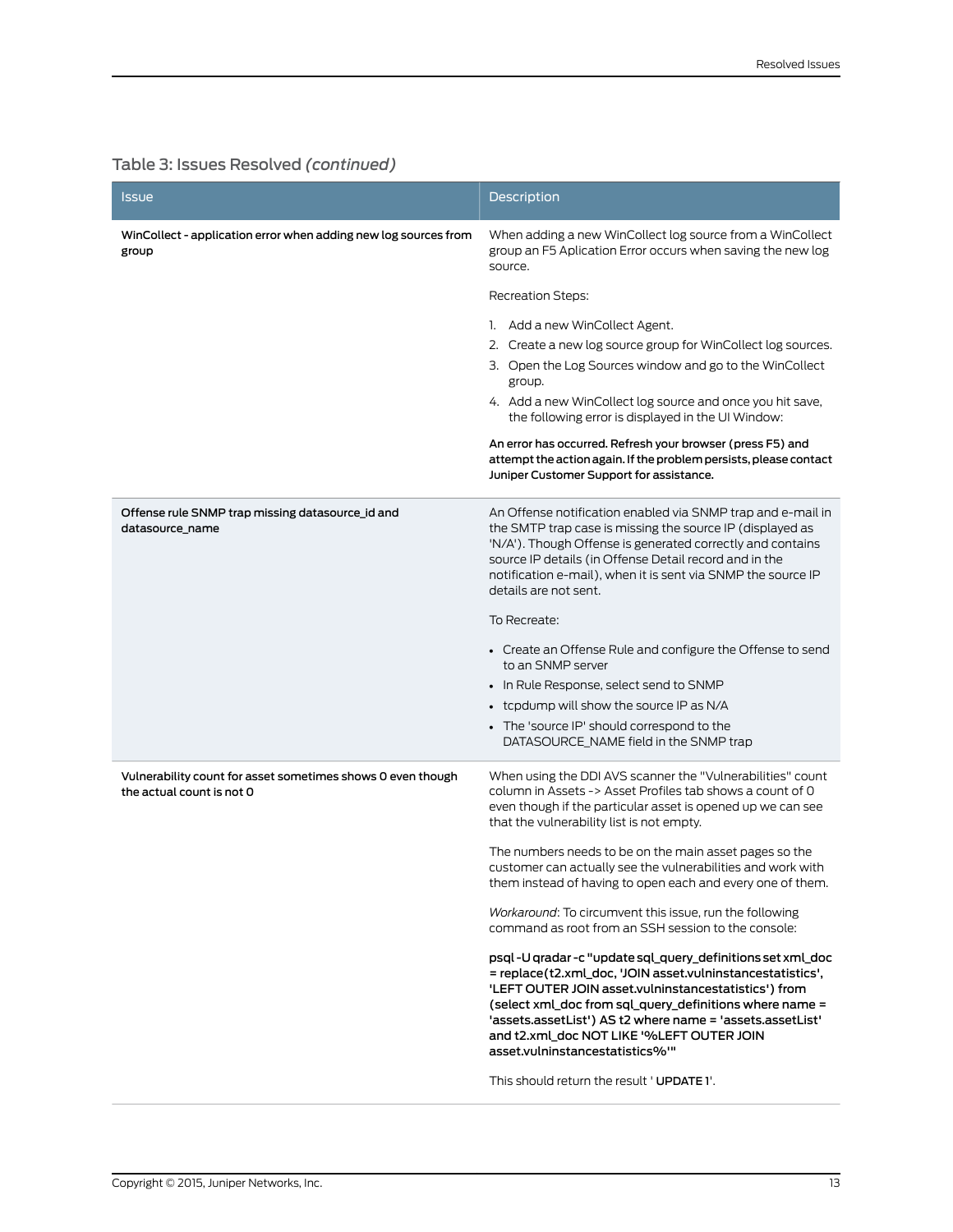| <b>Issue</b>                                                                                                                 | Description                                                                                                                                                                                                                                                                                                                                                                                                               |
|------------------------------------------------------------------------------------------------------------------------------|---------------------------------------------------------------------------------------------------------------------------------------------------------------------------------------------------------------------------------------------------------------------------------------------------------------------------------------------------------------------------------------------------------------------------|
| Special characters such as ampersand cannot be escaped in rule                                                               | When adding ampersand $(\&)$ character into a rule, just after<br>saving, it is replaced by &.                                                                                                                                                                                                                                                                                                                            |
|                                                                                                                              | When trying to escape the "&" the result is: $\&$ .                                                                                                                                                                                                                                                                                                                                                                       |
|                                                                                                                              | Rule in use: When any of these properties match this regular<br>expression.                                                                                                                                                                                                                                                                                                                                               |
| Unable to sort on asset detail user list screen, columns cannot be<br>sorted in ascending order or descending order          | Unable to sort on asset detail user list screen, columns cannot<br>be sorted in ascending or descending order.                                                                                                                                                                                                                                                                                                            |
|                                                                                                                              | Replication steps:                                                                                                                                                                                                                                                                                                                                                                                                        |
|                                                                                                                              | 1. At the log activity tab filter on Source IP.                                                                                                                                                                                                                                                                                                                                                                           |
|                                                                                                                              | 2. Right-click. Select more options, then select information,<br>then asset profile.                                                                                                                                                                                                                                                                                                                                      |
|                                                                                                                              | 3. Click on last user, all users link.                                                                                                                                                                                                                                                                                                                                                                                    |
|                                                                                                                              | The order of the users in the list does not change when<br>selecting to sort in ascending or descending order.                                                                                                                                                                                                                                                                                                            |
| Update memory and disk space requirements documentation<br>with correct 1299 memory requirements                             | When upgrading from 2013.2.r2 to 2014.1 the below error is<br>received:                                                                                                                                                                                                                                                                                                                                                   |
|                                                                                                                              | [PATCH_UPDATER] [INFO] Running 1 Patch Pretest(s) Running<br>pretest 1/1: Minimum RAM Check This is an upgrade. Performing<br>Minimum RAM Check. APPLIANCE ID = 1299 Resolved Issues 35<br>MINIMUM RAM = 6000 SYSTEM RAM = 2048 ERROR: Minimum<br>memory requirements not met. This system has 2048MB and<br>requires at least 6000MB. [PATCH_UPDATER] [ERROR] Patch<br>pretest 'Minimum RAM Check' failed. (ramcheck.py) |
|                                                                                                                              | The disk and space requirements documentation for the 1299<br>appliance need correcting. The current documented memory<br>requirement is 6 GB but this is too high for non-JSA VM scanner<br>installations.                                                                                                                                                                                                               |
|                                                                                                                              | Workaround: None.                                                                                                                                                                                                                                                                                                                                                                                                         |
| When customizing the right-click menu the user can still access<br>options without the capabilities defined in the user role | When customizing the right-click menu a user with no<br>administration capabilities in the User Role can still access<br>menu options that are configured (through<br>ip_context_menu.xml below) for user with Administration<br>capabilities.                                                                                                                                                                            |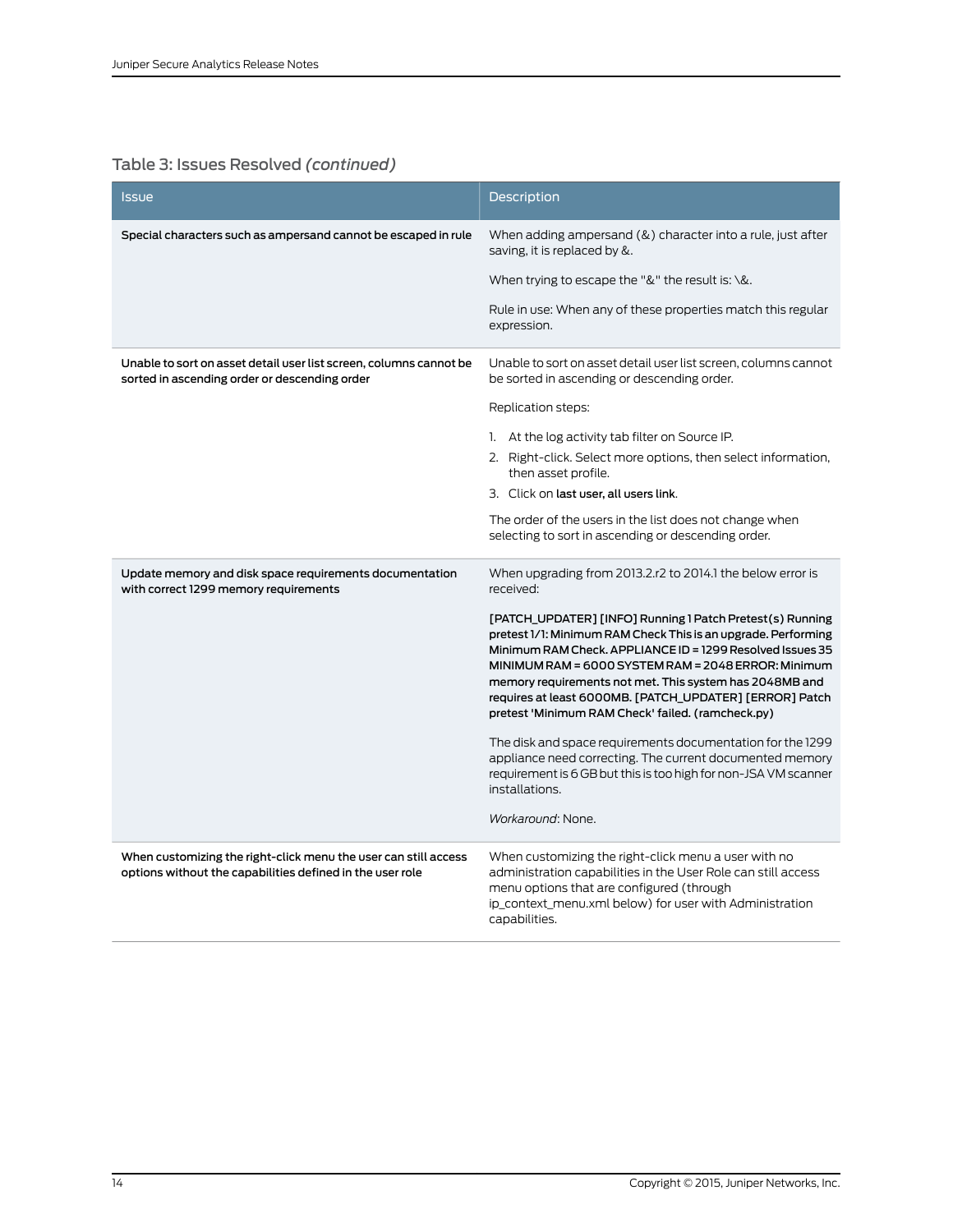<span id="page-14-0"></span>

| <b>Issue</b>                                                                                                                 | Description                                                                                                                                                                                                                                                 |
|------------------------------------------------------------------------------------------------------------------------------|-------------------------------------------------------------------------------------------------------------------------------------------------------------------------------------------------------------------------------------------------------------|
| CRE 'Local Network' test should check both sides of a superflow                                                              | Offenses generated by flow rules when rule tests are based<br>on network hierarchy do not produce the correct results. This<br>appears to be due to an issue with SuperflowB flows not being<br>expanded when this test executes in the custom rule engine. |
|                                                                                                                              | Desired Behavior: The flow rule test should properly evaluate<br>for Superflows.                                                                                                                                                                            |
|                                                                                                                              | Workaround:                                                                                                                                                                                                                                                 |
|                                                                                                                              | • Rule test to exclude most common destination IP's<br>• Disable superflows                                                                                                                                                                                 |
| Offense "Reason for Closing" window is not displayed from pages<br>includes OffenseCategoryList, OffenseRuleList, and, so on | If you close an Offense from any screen from pages including<br>OffenseCategoryList, OffenseNetworkList, OffenseUserList,<br>OffenseDeviceList, OffenseRuleList, and, so on, the Offense<br>Reason for Closing window is not displayed.                     |
|                                                                                                                              | That window is displayed for other pages including<br>OffenseSummary, OffenseAttackerList, and, so on. This is<br>important not only to keep UI consistent but also ensure<br>reason for closing is maintained.                                             |
|                                                                                                                              | Steps to Recreate:                                                                                                                                                                                                                                          |
|                                                                                                                              | 1. Double click on any offense.                                                                                                                                                                                                                             |
|                                                                                                                              | 2. Click Display and select any option - category, user, rule,<br>and, so on.                                                                                                                                                                               |
|                                                                                                                              | 3. Click Actions -> Close.                                                                                                                                                                                                                                  |
|                                                                                                                              | The offense is closed with no option to specify a reason.                                                                                                                                                                                                   |
|                                                                                                                              | Desired Behavior:                                                                                                                                                                                                                                           |
|                                                                                                                              | Reason for Closing menu displayed on every screen when an<br>offense is viewed and closed.                                                                                                                                                                  |
| Offense search with source IP specified in search parameter does<br>not return offenses that have multiple source IP         | If you close an Offense from any screen from pages including<br>OffenseCategoryList, OffenseNetworkList, OffenseUserList,<br>OffenseDeviceList, OffenseRuleList, and, so on, the Offense<br>Reason for Closing window is not displayed.                     |
|                                                                                                                              | Steps to Recreate:                                                                                                                                                                                                                                          |
|                                                                                                                              | 1. Create a rule that will match to current weekday, fire<br>offense and index by source IP.                                                                                                                                                                |
|                                                                                                                              | 2. Create another rule that will match to current weekday,<br>fire offense and index by rule.                                                                                                                                                               |
|                                                                                                                              | 3. Play some events.                                                                                                                                                                                                                                        |
|                                                                                                                              | 4. New offense search, specify source IP in search parameter,<br>then click search.                                                                                                                                                                         |
|                                                                                                                              | 5. You will find for some source IP, the offense created from<br>step 2 is not returned in the result, but it should.                                                                                                                                       |
|                                                                                                                              | Desired Behavior: Offense Search by source IP should return<br>all source IPs.                                                                                                                                                                              |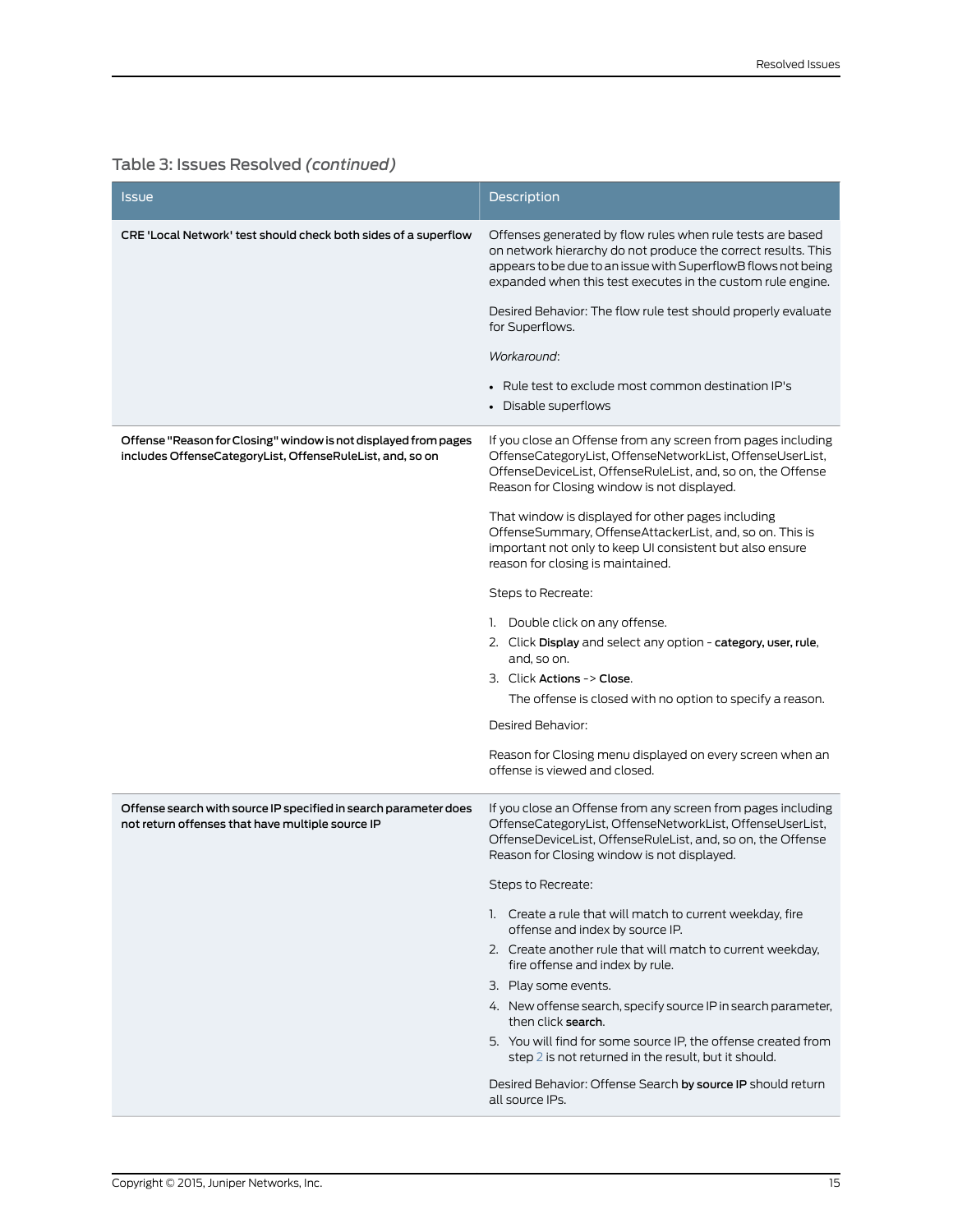| <b>Issue</b>                                                                                               | <b>Description</b>                                                                                                                                                                                                                                                                                                                                                                                                                                                                                        |
|------------------------------------------------------------------------------------------------------------|-----------------------------------------------------------------------------------------------------------------------------------------------------------------------------------------------------------------------------------------------------------------------------------------------------------------------------------------------------------------------------------------------------------------------------------------------------------------------------------------------------------|
| Application error in system and license management details panel                                           | If the console has a private and public ip the wrong ip is being<br>used in the URL. Under these circumstances you will get an<br>application error when accessing the license details screen.                                                                                                                                                                                                                                                                                                            |
|                                                                                                            | The following error can be seen in gradar.log:                                                                                                                                                                                                                                                                                                                                                                                                                                                            |
|                                                                                                            | com.q1labs.uiframeworks.action.ExceptionHandler: [ERROR]<br>[NOT:0000003000][ --][-/--]An exception occurred while<br processing the request: java.lang.NullPointerException at<br>com.q1labs.qradar.ui.qradarservices.<br>UISystemManagementServices.getSystem(UISystemManagementServices<br>.java:1400) at<br>com.qllabs.qradar.ui.action.SystemAndLicenseManagement.<br>viewSystemDetails(SystemAndLicenseManagement.java:207)<br>at sun.reflect.NativeMethodAccessorImpl.invoke0(Native<br>Method) at |
|                                                                                                            | sunreflectNativeMethodAccessorImplinvoke>(NativeMethodAccessorImpljava76)                                                                                                                                                                                                                                                                                                                                                                                                                                 |
|                                                                                                            | Workaround: Change the URL to use the correct host IP.                                                                                                                                                                                                                                                                                                                                                                                                                                                    |
| Eventthrottlefilterqueue on disk chunk size is too small resulting<br>in ECS pipeline failure and shutdown | The EventThrottleFilterQueue on disk chunk size is too small<br>causing ECS to stop processing events if an event > 10 MB<br>enters the ECS pipeline.                                                                                                                                                                                                                                                                                                                                                     |
|                                                                                                            | In order for this to happen two conditions have to occur:                                                                                                                                                                                                                                                                                                                                                                                                                                                 |
|                                                                                                            | 1. EC has to back up in EventThrottleFilter enough for<br>EventThrottleFilter to completely fill in-memory portion<br>and start writing data out to its spillover queue, meaning<br>there is likely a burst in traffic rate over the<br>license/capabilities.                                                                                                                                                                                                                                             |
|                                                                                                            | 2. An event over 10 MB must present.                                                                                                                                                                                                                                                                                                                                                                                                                                                                      |
|                                                                                                            | NOTE: The EventThrottleFilter's spillover queue will fail due<br>to the default the on-disk size is set to 10 MB.                                                                                                                                                                                                                                                                                                                                                                                         |
| Search criteria for inactive offenses does not function as<br>documented from the offenses search screen   | Steps to Reproduce:                                                                                                                                                                                                                                                                                                                                                                                                                                                                                       |
|                                                                                                            | • Check all boxes except The Inactive Offenses under Exclude.<br>• Click Search.                                                                                                                                                                                                                                                                                                                                                                                                                          |
|                                                                                                            | The expectation was to see the list of all inactive offenses<br>available but instead no results were returned.                                                                                                                                                                                                                                                                                                                                                                                           |
| JSA is using an older version of Webmin                                                                    | Request for new version of Webmin to eliminate security<br>issues.                                                                                                                                                                                                                                                                                                                                                                                                                                        |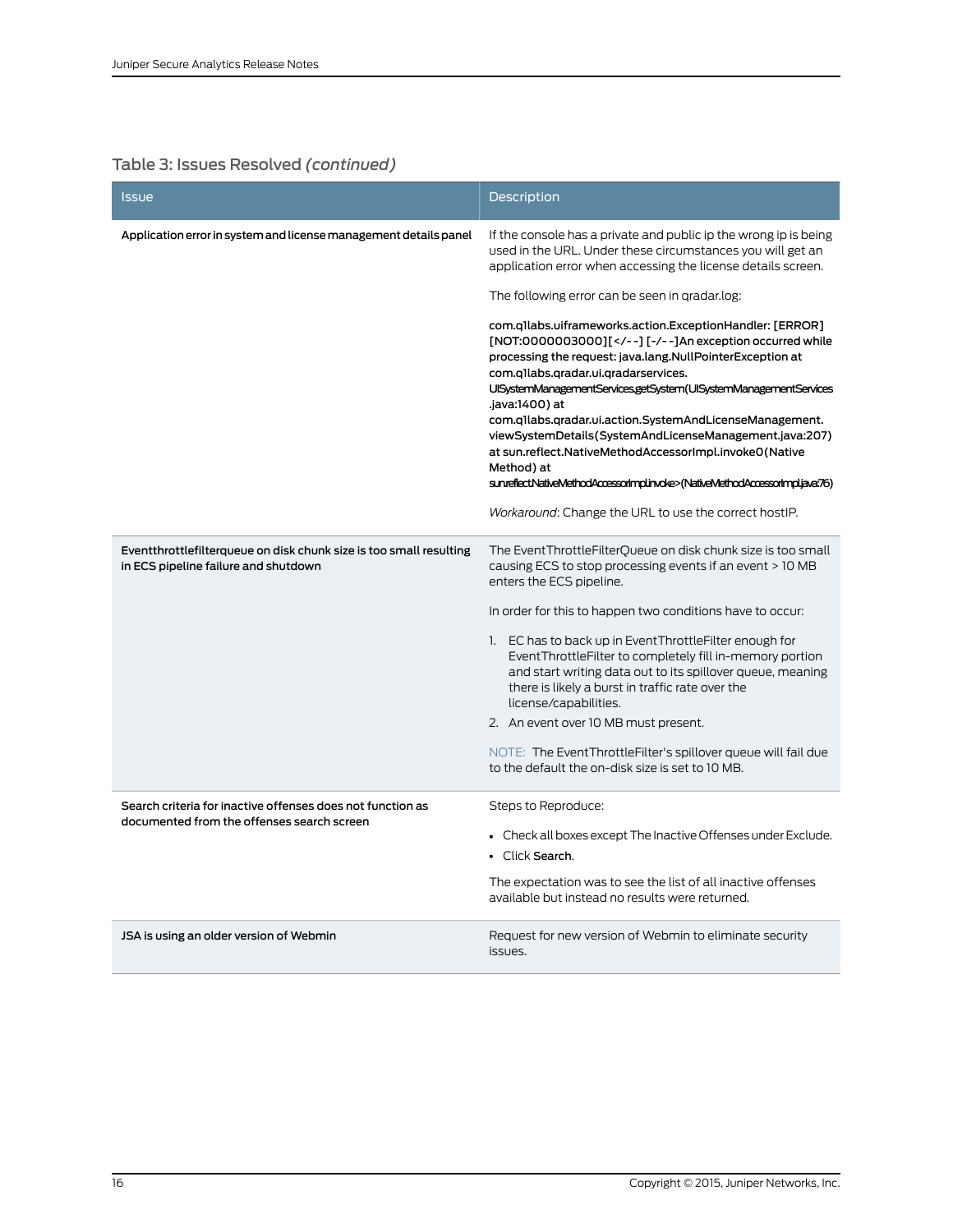| <b>Issue</b>                                            | <b>Description</b>                                                                                                                                                                                                                                                                 |
|---------------------------------------------------------|------------------------------------------------------------------------------------------------------------------------------------------------------------------------------------------------------------------------------------------------------------------------------------|
| System notifications can stress Tomcat in extreme cases | When a rule is created or modified to send an event to<br>Notification it ends up in the Messages section of the UI, the<br>System Notifications dashboard item and the Alert Popup<br>message. This mechanism was designed to provide immediate<br>UI alerts for critical issues. |
|                                                         | In conditions where the rule fires on events several thousand<br>times a day the resulting flood of notifications can cause the<br>UI to slow down and in some cases UI access will be lost<br>intermittently.                                                                     |
|                                                         | Workaround: Review rules that use notification as a response<br>and either remove the notification response or use a response<br>limiter. In addition, clear out the current notifications.                                                                                        |
| HTTP-only keywords not set in cookies                   | Application mis-configuration which leads to an exploit on<br>the client side; Best Practices fix for the server side.                                                                                                                                                             |
|                                                         | It is possible to use client-side scripting to access a cookie via<br>the document.cookie property. Attackers may be able to<br>combine this vulnerability with cross-site scripting (XSS) or<br>malicious AJAX (Asynchronous JavaScript and XML) code for<br>cookie harvesting.   |
| Event export for CSV or XML missing first column        | The first column is missing when exporting events to CSV or<br>XML from log activity.                                                                                                                                                                                              |
|                                                         | To recreate, in the Log Activity tab, make an export of the<br>events as XML or CSV by selecting Visible Columns. The result<br>is a file with the first column missing.                                                                                                           |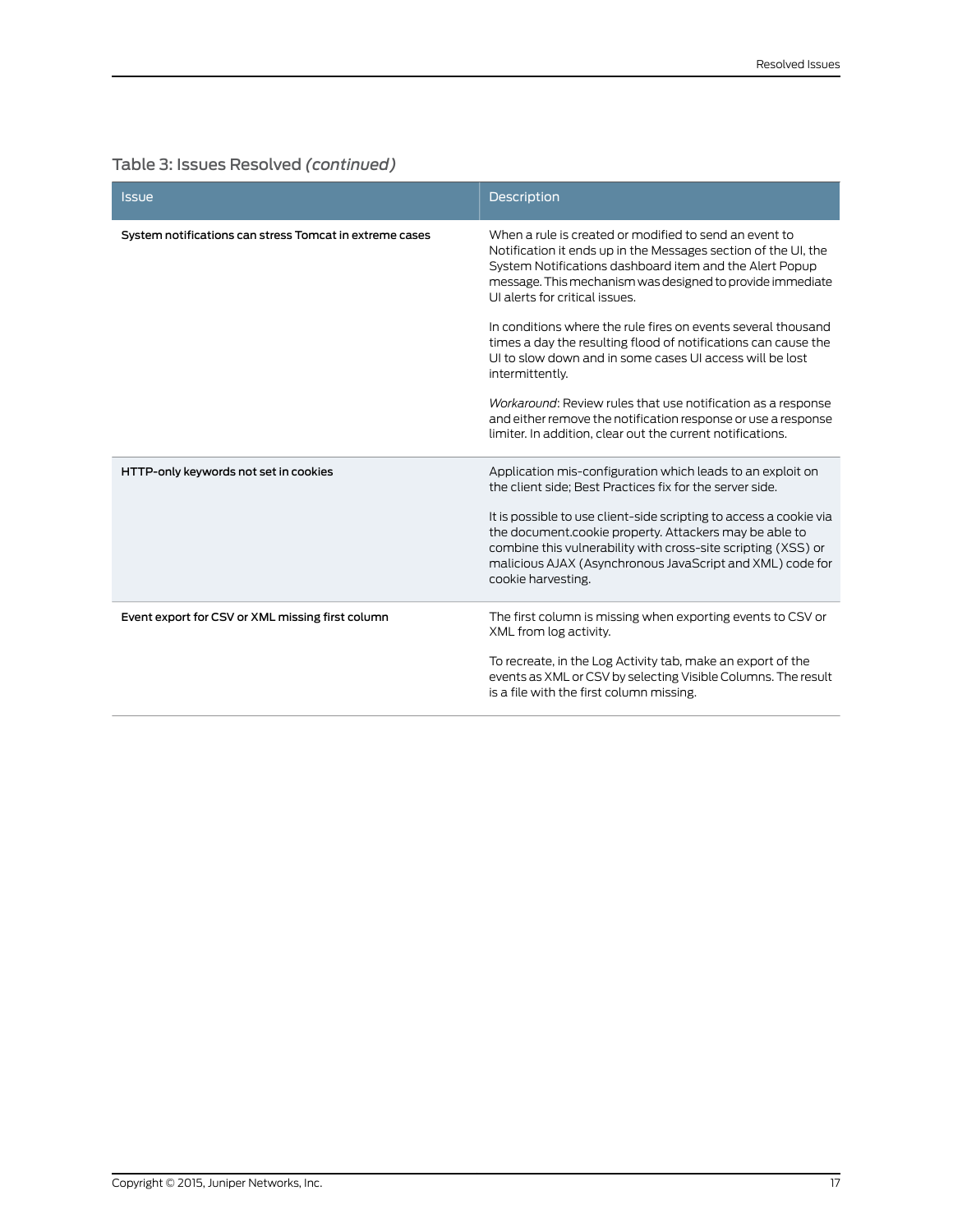| <b>Issue</b>                 | <b>Description</b>                                                                                                                                                                                                                                                                                                                                                                                                                                                                                                                                                                                                                                                                                                                                                                                                                                                                                                                                                                                                                                                                                                                                                                                                                                                                                                                                                                                                                                                                                                                                                                                                                                                                                                                                                                                                                                                                                                                                                                                                                                                                                          |
|------------------------------|-------------------------------------------------------------------------------------------------------------------------------------------------------------------------------------------------------------------------------------------------------------------------------------------------------------------------------------------------------------------------------------------------------------------------------------------------------------------------------------------------------------------------------------------------------------------------------------------------------------------------------------------------------------------------------------------------------------------------------------------------------------------------------------------------------------------------------------------------------------------------------------------------------------------------------------------------------------------------------------------------------------------------------------------------------------------------------------------------------------------------------------------------------------------------------------------------------------------------------------------------------------------------------------------------------------------------------------------------------------------------------------------------------------------------------------------------------------------------------------------------------------------------------------------------------------------------------------------------------------------------------------------------------------------------------------------------------------------------------------------------------------------------------------------------------------------------------------------------------------------------------------------------------------------------------------------------------------------------------------------------------------------------------------------------------------------------------------------------------------|
| SQL exception in Offense tab | Certain pages of Offense tab may be inaccessible.<br>The following exception is displayed in the logs:<br>May 28 15:26:46 < IP Address 1> [tomcat] [admin@ <ip address<br="">2&gt;(2798)/console/do/sem/offensesearch]<br/>com.qllabs.uiframeworks.action.ExceptionHandler: [ERROR]<br/>[NOT:0000003000][<ip 1="" address="">/--] [-/--]An exception<br/>occurred while processing the request: May 28 15:26:46 <ip<br>Address 1&gt; [tomcat] [admin@<ip 2="" address=""> (2798)<br/>/console/do/sem/offensesearch]<br/>openjpa-2.2.1-r422266:1396819 fatal general error<br/>org.apache.openjpa.persistence.PersistenceException:ERROR:<br/>missing FROM-clause entry for table "o" Position: 218<br/>{prepstmnt-643663665 SELECT op.id FROM offense_properties<br/>op JOIN offense view ov ON op.id=ov.id JOIN attacker view av<br/>ON ov.attacker_id=av.id WHERE (INET(ip2address(av.network))<br/>= INET('172.16.0.0/16') ) AND op.dismissed_code 1 AND<br/>o.active_code 3} [code=0, state=42P01] May 28 15:26:46 &lt; IP<br/>Address 1&gt; [tomcat] [admin@<ip 2="" address=""> (2798)<br/>/console/do/sem/offensesearch] at<br/>org.apache.openipa.jdbc.sql.DBDictionary.narrow<br/>(DBDictionary.java:4958)  47 more lines  May 28 15:26:46<br/><ip 1="" address=""> [tomcat] [admin@<ip 2="" address="">(2798)<br/>/console/do/sem/offensesearch] Caused by: May 28 15:26:46<br/><ip 1="" address=""> [tomcat] [admin@<ip 2="" address="">(2798)<br/>/console/do/sem/offensesearch]<br/>org.apache.openjpa.lib.jdbc.ReportingSQLException: ERROR:<br/>missing FROM-clause entry for table "o" Position: 218<br/>{prepstmnt-643663665 SELECT op.id FROM offense_properties<br/>op JOIN offense_view ov ON op.id=ov.id JOIN attacker_view av<br/>ON ov.attacker_id=av.id WHERE (INET(ip2address(av.network))<br/>= INET('172.16.0.0/16') ) AND op.dismissed_code 1 AND<br/>o.active_code 3} [code=0, state=42P01] May 28 15:26:46 <ip<br>Address 1&gt; [tomcat] [admin@<ip 2="" address="">(2798)<br/>/console/do/sem/offensesearch] at</ip></ip<br></ip></ip></ip></ip></ip></ip></ip<br></ip></ip> |
|                              |                                                                                                                                                                                                                                                                                                                                                                                                                                                                                                                                                                                                                                                                                                                                                                                                                                                                                                                                                                                                                                                                                                                                                                                                                                                                                                                                                                                                                                                                                                                                                                                                                                                                                                                                                                                                                                                                                                                                                                                                                                                                                                             |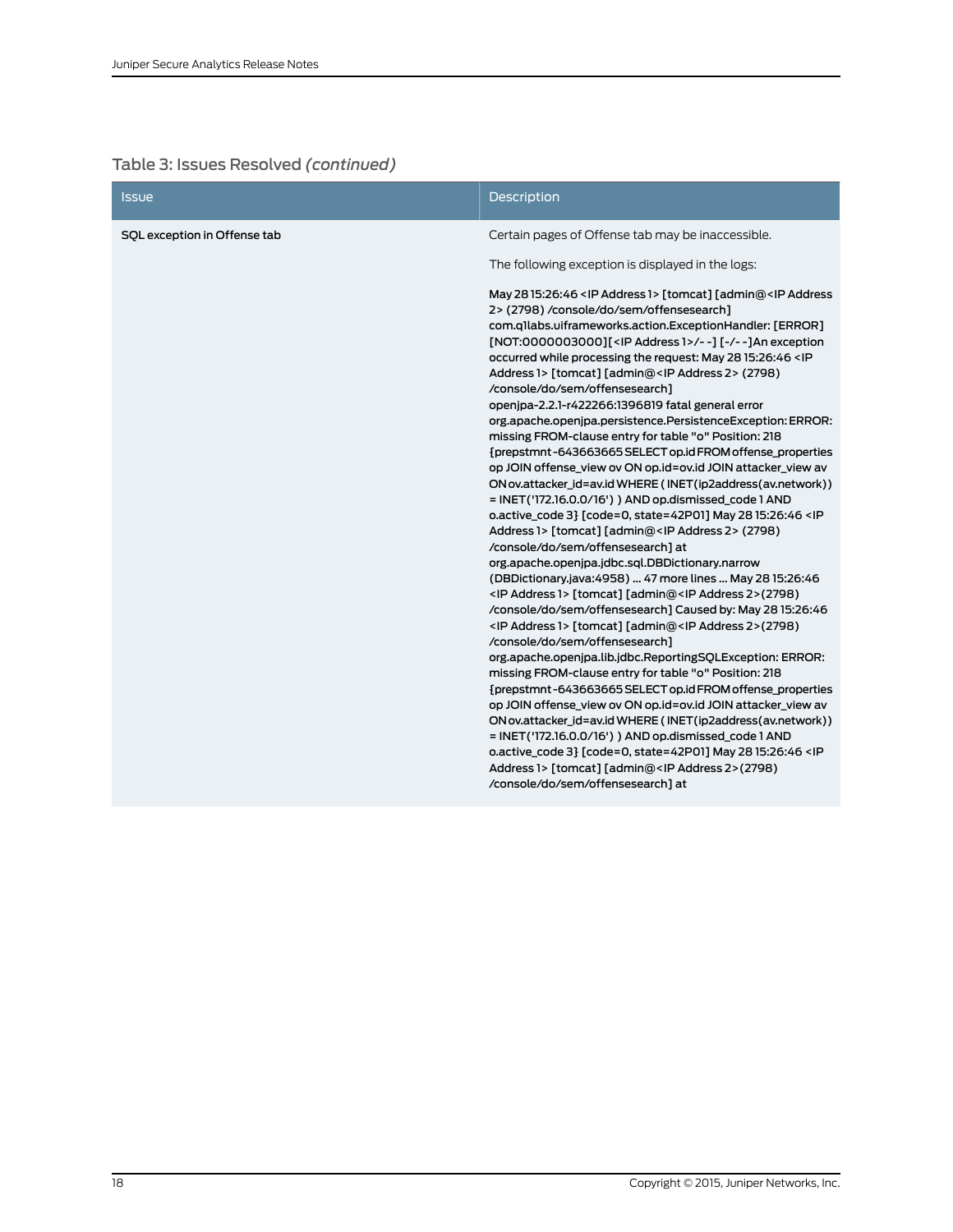| <b>Issue</b> | Description                                                                                                                                                                                                                                                                                                                                                                                                                                                                                                                                                                                                                                                                                                                                                                                                                                                                                                                                                                                                                                                                                                                                                                                                                                                                                                                                                                                                                                                                                                                                                                                                                                                                                                                                                                                                                                                                                                                                                                                                                                                                                                                                                                                                                                                                                                                                                                                                                                                                              |
|--------------|------------------------------------------------------------------------------------------------------------------------------------------------------------------------------------------------------------------------------------------------------------------------------------------------------------------------------------------------------------------------------------------------------------------------------------------------------------------------------------------------------------------------------------------------------------------------------------------------------------------------------------------------------------------------------------------------------------------------------------------------------------------------------------------------------------------------------------------------------------------------------------------------------------------------------------------------------------------------------------------------------------------------------------------------------------------------------------------------------------------------------------------------------------------------------------------------------------------------------------------------------------------------------------------------------------------------------------------------------------------------------------------------------------------------------------------------------------------------------------------------------------------------------------------------------------------------------------------------------------------------------------------------------------------------------------------------------------------------------------------------------------------------------------------------------------------------------------------------------------------------------------------------------------------------------------------------------------------------------------------------------------------------------------------------------------------------------------------------------------------------------------------------------------------------------------------------------------------------------------------------------------------------------------------------------------------------------------------------------------------------------------------------------------------------------------------------------------------------------------------|
|              | org.apache.openjpa.lib.jdbc.LoggingConnectionDecorator.wrap<br>(LoggingConnectionDecorator.java:219) May 28 15:26:46 <ip<br>Address 1&gt; [tomcat] [admin@<ip 2="" address=""> (2798)<br/>/console/do/sem/offensesearch] at<br/>org.apache.openjpa.lib.jdbc.LoggingConnectionDecorator.<br/>access\$700(LoggingConnectionDecorator.java:59) May 28<br/>15:26:46 &lt; IP Address 1&gt; [tomcat] [admin@<ip 2="" address=""><br/>(2798) /console/do/sem/offensesearch] at<br/>org.apache.openjpa.lib.jdbc.LoggingConnectionDecorator.wrap<br/>(LoggingConnectionDecorator.java:203) May 28 15:26:46 <ip<br>Address 1&gt; [tomcat] [admin@<ip 2="" address=""> (2798)<br/>/console/do/sem/offensesearch] at<br/>org.apache.openjpa.lib.jdbc.LoggingConnectionDecorator\$<br/>LoggingConnection\$LoggingPreparedStatement.executeQuery(Logging<br/>Connection Decorator.java:1118) May 28 15:26:46 <ip address<br="">1&gt; [tomcat] [admin@<ip 2="" address=""> (2798)<br/>/console/do/sem/offensesearch] at<br/>org.apache.openjpa.lib.jdbc.DelegatingPreparedStatement.execute<br/>Query(DelegatingPreparedStatement.java:265) May 2815:26:46<br/><ip 1="" address=""> [tomcat] [admin@<ip 2="" address="">(2798)<br/>/console/do/sem/offensesearch] at<br/>org.apache.openjpa.jdbc.sql.PostgresDictionary\$<br/>PostgresPreparedStatement.executeQuery(PostgresDictionary.java:<br/>1019) May 28 15:26:46 &lt; IP Address 1&gt;[tomcat] [admin@<ip<br>Address 2&gt; (2798) /console/do/sem/offensesearch] at<br/>org.apache.openjpa.lib.jdbc.DelegatingPreparedStatement.<br/>executeQuery(DelegatingPreparedStatement.java:265) May<br/>28 15:26:46 &lt; IP Address 1&gt; [tomcat] [admin@<ip 2="" address=""><br/>(2798) /console/do/sem/offensesearch] at<br/>org.apache.openjpa.jdbc.kernel.JDBCStoreManager\$<br/>CancelPreparedStatement.executeQuery(JDBCStoreManager.<br/>java:1774) May 2815:26:46 &lt; IP Address 1&gt; [tomcat] [admin@<ip<br>Address 2 &gt; (2798) /console/do/sem/offensesearch] at<br/>org.apache.openjpa.lib.jdbc.DelegatingPreparedStatement.<br/>executeQuery(DelegatingPreparedStatement.java:255) May<br/>28 15:26:46 &lt; IP Address 1&gt; [tomcat] [admin@<ip 2<br="" address="">&gt;(2798) /console/do/sem/offensesearch] at<br/>org.apache.openjpa.jdbc.kernel.SQLStoreQuery\$SQLExecutor.<br/>executeQuery(SQLStoreQuery.java:318) May 28 15:26:46 <ip< th=""></ip<></ip></ip<br></ip></ip<br></ip></ip></ip></ip></ip></ip<br></ip></ip></ip<br> |
|              | Address 1> [tomcat] [admin@ <ip 2="" address=""> (2798)<br/>/console/do/sem/offensesearch] at</ip>                                                                                                                                                                                                                                                                                                                                                                                                                                                                                                                                                                                                                                                                                                                                                                                                                                                                                                                                                                                                                                                                                                                                                                                                                                                                                                                                                                                                                                                                                                                                                                                                                                                                                                                                                                                                                                                                                                                                                                                                                                                                                                                                                                                                                                                                                                                                                                                       |
|              | org.apache.openjpa.jdbc.kernel.SQLStoreQuery\$SQLExecutor.<br>executeQuery(SQLStoreQuery.java:221) May 28 15:26:46 <ip<br>Address 1&gt; [tomcat] [admin@IP Address 2 (2798)</ip<br>                                                                                                                                                                                                                                                                                                                                                                                                                                                                                                                                                                                                                                                                                                                                                                                                                                                                                                                                                                                                                                                                                                                                                                                                                                                                                                                                                                                                                                                                                                                                                                                                                                                                                                                                                                                                                                                                                                                                                                                                                                                                                                                                                                                                                                                                                                      |
|              | /console/do/sem/offensesearch] NestedThrowables: May 28<br>15:26:46 < IP Address 1> [tomcat] [admin@ <ip 2="" address=""><br/>(2798) /console/do/sem/offensesearch]  42 more lines </ip>                                                                                                                                                                                                                                                                                                                                                                                                                                                                                                                                                                                                                                                                                                                                                                                                                                                                                                                                                                                                                                                                                                                                                                                                                                                                                                                                                                                                                                                                                                                                                                                                                                                                                                                                                                                                                                                                                                                                                                                                                                                                                                                                                                                                                                                                                                 |
|              | Steps to Recreate:                                                                                                                                                                                                                                                                                                                                                                                                                                                                                                                                                                                                                                                                                                                                                                                                                                                                                                                                                                                                                                                                                                                                                                                                                                                                                                                                                                                                                                                                                                                                                                                                                                                                                                                                                                                                                                                                                                                                                                                                                                                                                                                                                                                                                                                                                                                                                                                                                                                                       |

- Do an offense search and check Exclude Inactive Offenses
- Add a Source IP filter, IE: <IP Address 1>
- An error has occurred, refresh your browser (press F5) and attempt the action again.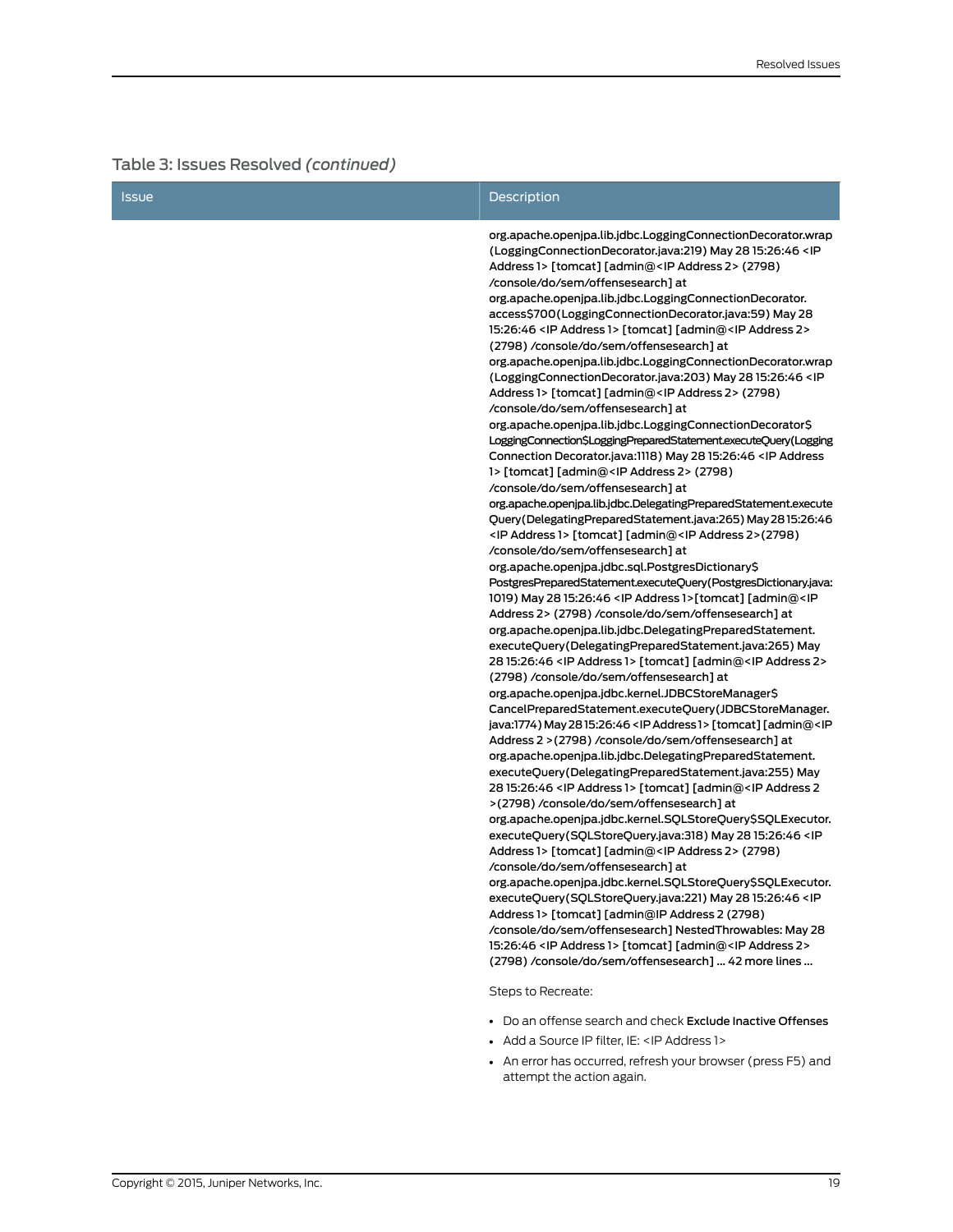| <b>Issue</b>                                                                                                                 | <b>Description</b>                                                                                                                                                                                                                                                                                                                                                                                                                                                                                                                                                                                                                                                                                                                                                     |
|------------------------------------------------------------------------------------------------------------------------------|------------------------------------------------------------------------------------------------------------------------------------------------------------------------------------------------------------------------------------------------------------------------------------------------------------------------------------------------------------------------------------------------------------------------------------------------------------------------------------------------------------------------------------------------------------------------------------------------------------------------------------------------------------------------------------------------------------------------------------------------------------------------|
|                                                                                                                              | Workaround: Do not use a Source IP filter search in junction<br>with Exclude Inactive Offenses.                                                                                                                                                                                                                                                                                                                                                                                                                                                                                                                                                                                                                                                                        |
| Rules that access reference set data may cause system<br>performance degradation messages                                    | After upgrading to JSA 2014.2 and later customers who use<br>reference sets in rule tests may notice a sudden performance<br>degradation leading to events being routed to storage around<br>the CRE. This scenario is particularly bad when the reference<br>sets are being compared against a large number of events in<br>scenarios where the event property is not normally expected<br>to be found in the reference set.<br>The following entry may be seen in gradar.log:<br>com.q1labs.semsources.cre.CRE: [WARN]<br>[NOT:0080004101][192.168.136.35/--] [-/--]Custom Rule<br>Engine has sent a total of 400000000 event(s) directly to<br>storage. 143638 event(s) were sent in the last 60 seconds. Queue<br>is at 100 percent capacity.<br>Workaround: None. |
| Asset exports that take longer than 20 minutes will fail                                                                     | In JSA 2014.1, exporting a list of assets will fail if the asset<br>export takes longer                                                                                                                                                                                                                                                                                                                                                                                                                                                                                                                                                                                                                                                                                |
| Event parsing order not properly respected by the event pipeline<br>after parsing order is changed                           | If log source parsing order is changed for log sources with the<br>same log source identifier, JSA does not reflect the change<br>properly and that may cause event parsing issues.                                                                                                                                                                                                                                                                                                                                                                                                                                                                                                                                                                                    |
| "Last Seen Active" for assets with services remains blank after<br>an initial va scan, but populates after a subsequent scan | After a newly created VA scan is run for the first time, any<br>asset with Services will show the Last Seen Active field as<br>blank until a subsequent scan is run.                                                                                                                                                                                                                                                                                                                                                                                                                                                                                                                                                                                                   |
| Search failures due to /store/ariel/persistent_data partition<br>becoming full                                               | Searches fail when <b>/store/ariel/persistent_data</b> partition<br>runs out of disk space and does not clear temporary files. This<br>also then makes it impossible to run new searches until the<br>temporary files are cleared out. This can be caused by having<br>many failed searches and or long searches that have been<br>terminated prior to completion or that fail. The temporary files<br>will be located in<br>/store/ariel/persistent_data/ariel.ariel_proxy_server/data/<br>and will prefix with <b>Q1Tmp</b> and look similar to:<br>Q1Tmp0fd58f2e-1b36-4181-89bd-2967e9828422<br>Workaround: Contact Juniper Customer Support for assistance<br>in clearing the tmp files.                                                                           |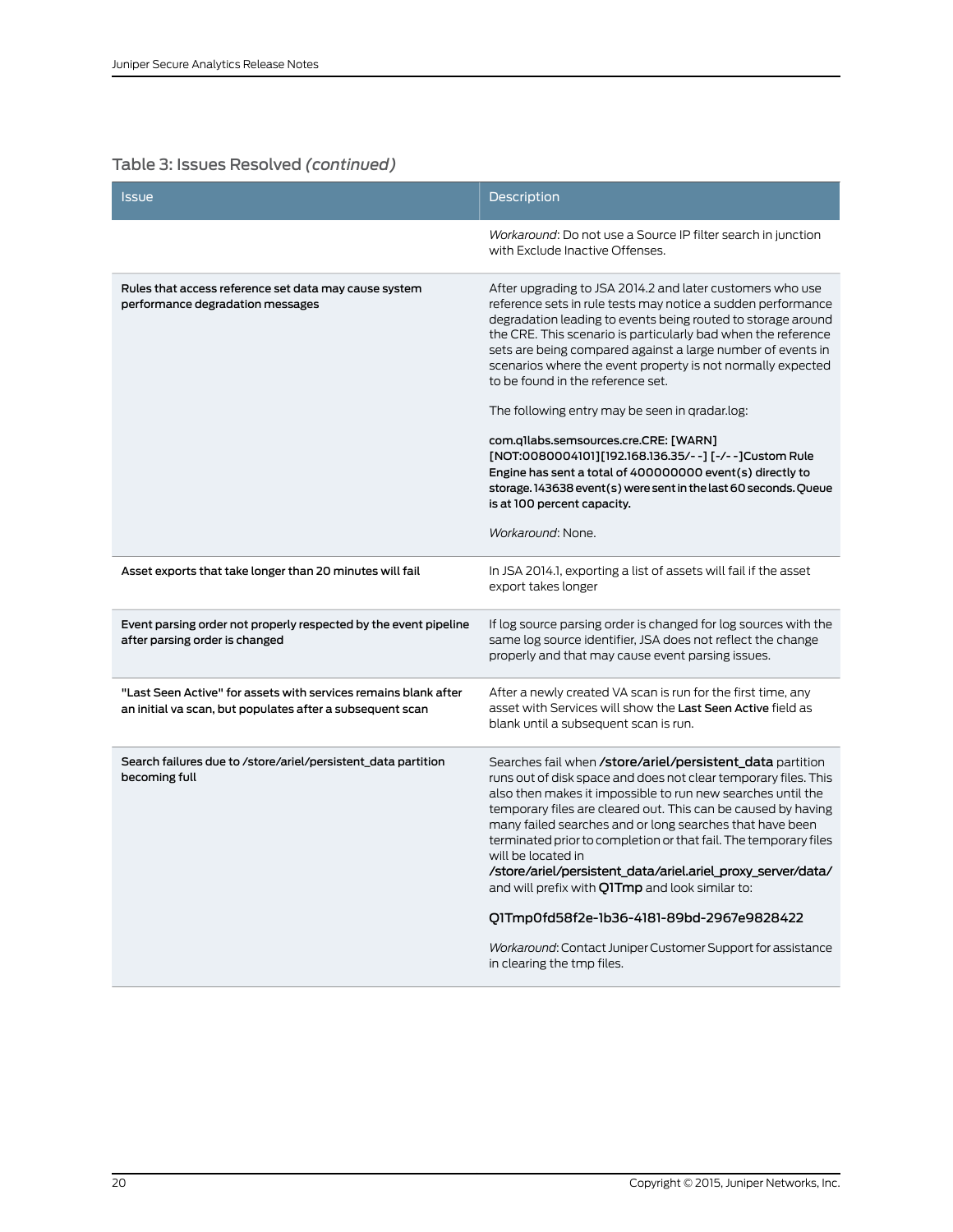| lssue                                                                          | Description                                                                                                                                                                                                                                                                                                                                                              |
|--------------------------------------------------------------------------------|--------------------------------------------------------------------------------------------------------------------------------------------------------------------------------------------------------------------------------------------------------------------------------------------------------------------------------------------------------------------------|
| Search failures due to /store/sriel/persistent_data partition<br>becoming full | Searches fail when /store/ariel/persistent_data partition<br>runs out of disk space and does not clear temporary files. This<br>also then makes it impossible to run new searches until the<br>temporary files are cleared out. This can be caused by having<br>many failed searches and or long searches that have been<br>terminated prior to completion or that fail. |
|                                                                                | The temporary files will be located in                                                                                                                                                                                                                                                                                                                                   |
|                                                                                | /store/ariel/persistent_data/ariel.ariel_proxy_server/data/<br>and will prefix with "Q1Tmp" and look similar to:                                                                                                                                                                                                                                                         |
|                                                                                | Q1Tmp0fd58f2e-1b36-4181-89bd-2967e9828422                                                                                                                                                                                                                                                                                                                                |
|                                                                                | Workaround: Contact Juniper Customer Support for assistance<br>in clearing the tmp files.                                                                                                                                                                                                                                                                                |
| Vulnerability RHSA-2014-0164                                                   | VULNERABILITY RHSA-2014-0164.                                                                                                                                                                                                                                                                                                                                            |
|                                                                                | Associated with following CVEs:                                                                                                                                                                                                                                                                                                                                          |
|                                                                                | $\cdot$ CVE-2013-5908                                                                                                                                                                                                                                                                                                                                                    |
|                                                                                | • CVE-2014-0001                                                                                                                                                                                                                                                                                                                                                          |
|                                                                                | • CVE-2014-0386                                                                                                                                                                                                                                                                                                                                                          |
|                                                                                | • CVE-2014-0393                                                                                                                                                                                                                                                                                                                                                          |
|                                                                                | • CVE-2014-0401                                                                                                                                                                                                                                                                                                                                                          |
|                                                                                | • CVE-2014-0402                                                                                                                                                                                                                                                                                                                                                          |
|                                                                                | $\cdot$ CVE-2014-0412                                                                                                                                                                                                                                                                                                                                                    |
|                                                                                | • CVE-2014-0437                                                                                                                                                                                                                                                                                                                                                          |
| Vulnerability 2014-7169                                                        | The script CVE-2014-7169.sh.gz patches the following<br>vulnerability for JSA appliances:                                                                                                                                                                                                                                                                                |
|                                                                                | $\cdot$ CVE-2014-6271                                                                                                                                                                                                                                                                                                                                                    |
|                                                                                | • CVE-2014-7186                                                                                                                                                                                                                                                                                                                                                          |
|                                                                                | • CVE-2014-7187                                                                                                                                                                                                                                                                                                                                                          |
|                                                                                | CVE-2014-6277                                                                                                                                                                                                                                                                                                                                                            |
|                                                                                | • CVE-2014-6278                                                                                                                                                                                                                                                                                                                                                          |
|                                                                                | For more information, see "Installing CVE Scripts" on page 3.                                                                                                                                                                                                                                                                                                            |
| Forensics/PCAP IP tables line number error prevents rule updates               | Iptables.post includes an error that is being injected by<br>Forensics. The system attempts to open port 37 for time<br>synchronization and this causes other protocols that update<br>iptables to fail.                                                                                                                                                                 |
|                                                                                | Workaround: Open opt/gradar/conf/iptables.post in vi or<br>vim, remove the '3', and save. Then run<br>/opt/qradar/bin/iptables_update.pl.                                                                                                                                                                                                                                |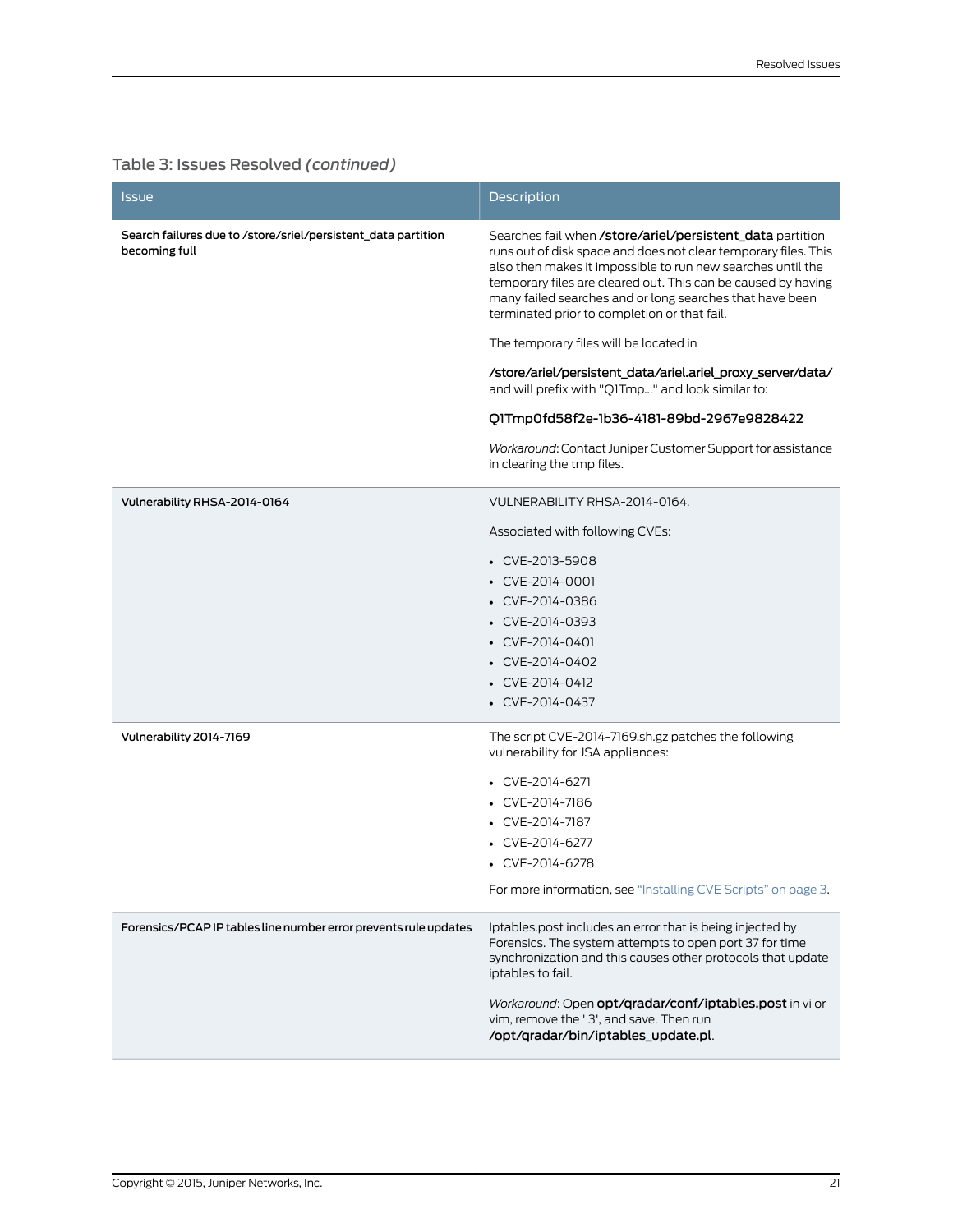| <b>Issue</b>                                                                                                               | Description                                                                                                                                                                                                                                                                                                                                                                                                                                                                                |
|----------------------------------------------------------------------------------------------------------------------------|--------------------------------------------------------------------------------------------------------------------------------------------------------------------------------------------------------------------------------------------------------------------------------------------------------------------------------------------------------------------------------------------------------------------------------------------------------------------------------------------|
| Paired console high availability primary and secondary appliances<br>may experience high disk load                         | If the console pair is in high availability and<br>/store/ariel/persistent_data is mounted on its own partition<br>the console may experience periods of high disk I/O due to an<br>error which leads to all search results being replicated to the<br>primary. The expected result is that only search results that<br>have been protected should be synced to the secondary.<br>Workaround: Contact Juniper Customer Support for a possible<br>solution that may work in some instances. |
| The JSA UI session may not require login re-authentication in some<br>session timeout instances                            | In JSA if you close all browser sessions the users session should<br>timeout after the Persistent Setting Timeout setting elapses<br>(10 minutes by default).<br>There are some scenarios where this does not occur and the<br>user remains authenticated past the timeout session.                                                                                                                                                                                                        |
| If a reference set is not found when called by a rule, any<br>subsequent reference sets will not be called                 | If a rule looks for a reference set that it cannot find, any<br>subsequent reference sets in the rule test will not be called<br>upon either.                                                                                                                                                                                                                                                                                                                                              |
| Empty reference sets from earlier JSA revisions that are migrated<br>during a patch cannot be used/referenced              | When patching to JSA 2014.2 and later from a previous version<br>a migration of reference sets occurs. Any reference sets that<br>were empty prior to 2014.2 will not work after the patch is<br>complete.<br>Workaround: Do not use any reference sets that were empty<br>prior to patching, create new reference sets instead.                                                                                                                                                           |
| An error message appears when trying to open the Manage Search<br>Results screen                                           | When navigating to the Manage Search Results screen, an<br>error message appears similar to:<br>An error has occurred. Refresh your browser (press F5) and<br>attempt the action again.<br>If the problem persists, please contact Juniper Customer<br>Support for assistance.<br>The following error will be seen in the logs:<br>Caused by: java.lang.NullPointerException at<br>com.q1labs.ariel.ui.UIArielServices.getFullArielQueryList<br>(UIArielServices.java:1024) at             |
|                                                                                                                            | com.q1labs.ariel.ui.UIArielServices.getArielQueryListCount<br>(UIArielServices.java:1220)  35 more                                                                                                                                                                                                                                                                                                                                                                                         |
| Last Seen Active for assets with services remains blank after an<br>initial VA scan, but populates after a subsequent scan | After a newly created VA scan is run for the first time, any<br>asset with Services will show the Last Seen Active field as<br>blank until a subsequent scan is run.                                                                                                                                                                                                                                                                                                                       |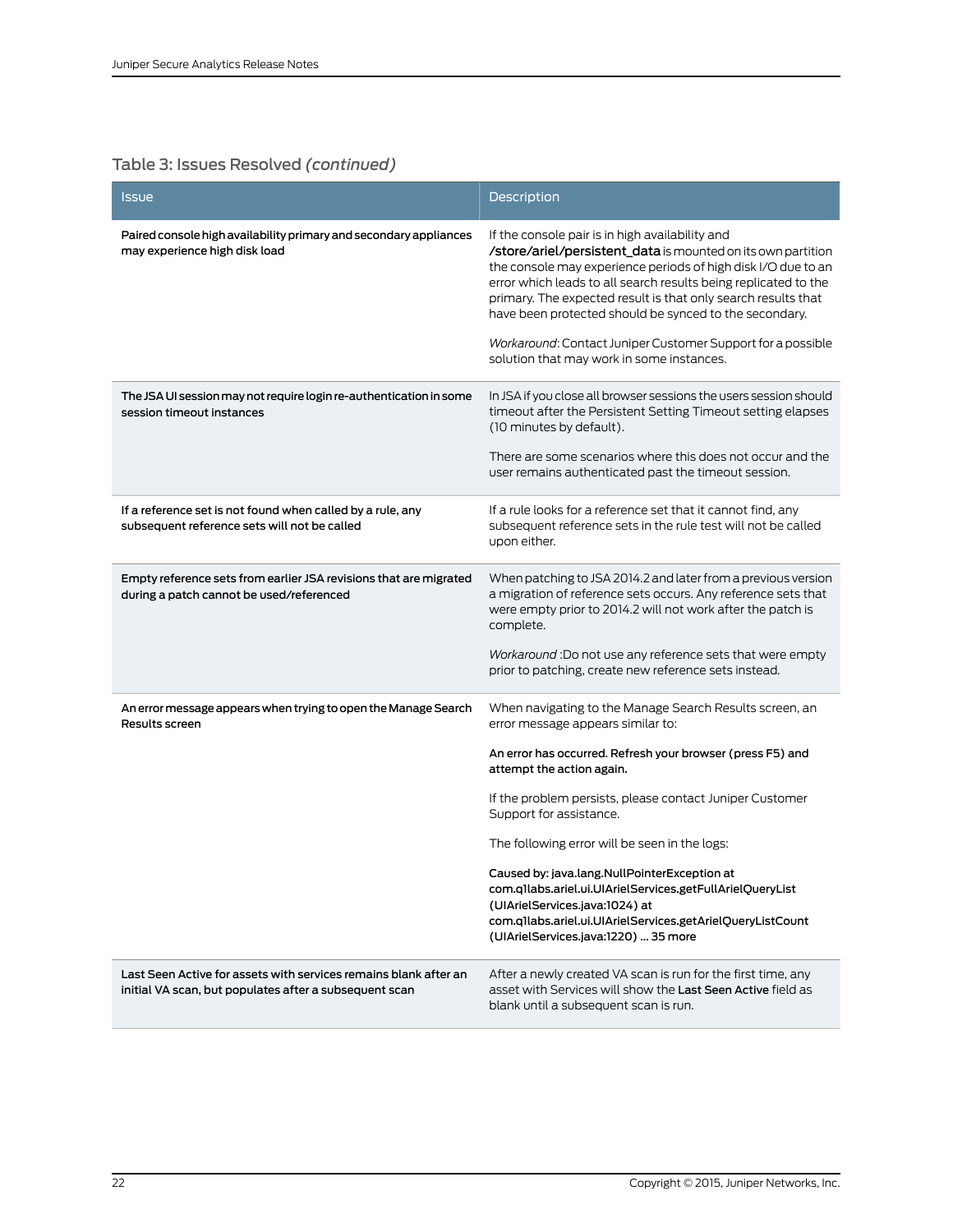| Issue                                                                                                 | <b>Description</b>                                                                                                                                                                                                                                                                                                                                                                                                                                                                                                                                                                                                                                                                                                                                                                                                                                                                                                                                                                                                                                                                                                                                                                                                                                                                                                                                                                                                                                                                          |
|-------------------------------------------------------------------------------------------------------|---------------------------------------------------------------------------------------------------------------------------------------------------------------------------------------------------------------------------------------------------------------------------------------------------------------------------------------------------------------------------------------------------------------------------------------------------------------------------------------------------------------------------------------------------------------------------------------------------------------------------------------------------------------------------------------------------------------------------------------------------------------------------------------------------------------------------------------------------------------------------------------------------------------------------------------------------------------------------------------------------------------------------------------------------------------------------------------------------------------------------------------------------------------------------------------------------------------------------------------------------------------------------------------------------------------------------------------------------------------------------------------------------------------------------------------------------------------------------------------------|
| Configuration restore can fail on a system migrated from 2010-<br>broken triggers left hanging around | Backup Configuration restore can fail with the following errors<br>present in gradar.log:                                                                                                                                                                                                                                                                                                                                                                                                                                                                                                                                                                                                                                                                                                                                                                                                                                                                                                                                                                                                                                                                                                                                                                                                                                                                                                                                                                                                   |
|                                                                                                       | Feb 518:38:22 [hostcontext.hostcontext]<br>[BackupServices_restore] org.postgresql.util.PSQLException:<br>ERROR: null value in column "schemaname" violates not-null<br>constraint Detail: Failing row contains (ariel_property, null).<br>Where: SQL statement "INSERT INTO rep.replicate_truncate<br>VALUES ( 'ariel_property' )" PL/pgSQL function<br>replicate_track_truncate_ariel_property()line 4 at SQL statement                                                                                                                                                                                                                                                                                                                                                                                                                                                                                                                                                                                                                                                                                                                                                                                                                                                                                                                                                                                                                                                                   |
|                                                                                                       | Steps to Recreate:                                                                                                                                                                                                                                                                                                                                                                                                                                                                                                                                                                                                                                                                                                                                                                                                                                                                                                                                                                                                                                                                                                                                                                                                                                                                                                                                                                                                                                                                          |
|                                                                                                       | Patch your box in the following order:                                                                                                                                                                                                                                                                                                                                                                                                                                                                                                                                                                                                                                                                                                                                                                                                                                                                                                                                                                                                                                                                                                                                                                                                                                                                                                                                                                                                                                                      |
|                                                                                                       | [user1@oc7184128236 67080]\$egrep<br>'Installed.*QRadar Upgraded.*QRadar patch'<br>var/log/install.log Mon Jan 9 17:02:25 GMT 2012: Installed<br>QRadar version 7.0.0.219547. Tue Jan 10 11:56:50 EST 2012:<br>Applied 7.0.0.226721-700_patchupdate-7.0.0.226721 to<br>7.0.0.219547 Tue Jan 10 12:03:44 EST 2012: Applied<br>7.0.0.236444-700 patchupdate-7.0.0.236444 to<br>7.0.0.219547 Tue Jan 10 12:03:45 EST 2012: Applied<br>7.0.0.238823-700_patchupdate-7.0.0.238823 to<br>7.0.0.219547 Tue Jan 10 12:03:49 EST 2012: Applied<br>7.0.0.241982-700_patchupdate-7.0.0.241982 to<br>7.0.0.219547 Tue Jan 10 12:04:06 EST 2012: Applied<br>7.0.0.247969-700_patchupdate-7.0.0.247969 to<br>7.0.0.219547 Tue Mar 13 21:53:49 GMT 2012: Applied<br>7.0.0.260907-700_patchupdate-7.0.0.260907 to<br>7.0.0.219547 Tue Mar 13 21:58:31 GMT 2012: Applied<br>7.0.0.263204-700_patchupdate-7.0.0.263204 to<br>7.0.0.219547 Tue Mar 13 22:01:54 GMT 2012: Applied<br>7.0.0.267307-700_patchupdate-7.0.0.267307 to<br>7.0.0.219547 Fri Jul 13 14:55:14 GMT 2012: Applied<br>7.0.0.276729-700_patchupdate-7.0.0.276729 to<br>7.0.0.219547 Fri Jul 13 14:57:24 GMT 2012: Applied<br>7.0.0.288468-700_patchupdate-7.0.0.288468 to<br>7.0.0.219547 Fri Jul 13 14:57:38 GMT 2012: Applied<br>7.0.0.301503-700_patchupdate-7.0.0.301503 to<br>7.0.0.219547 Fri Jul 13 14:57:41 GMT 2012: Applied<br>7.0.0.322258-700_patchupdate-7.0.0.322258 to<br>7.0.0.219547 Fri Jul 13 15:01:02 GMT 2012: Applied |
|                                                                                                       | 7.0.0.325222-700_patchupdate-7.0.0.325222 to<br>7.0.0.219547 Fri Aug 3 13:30:54 GMT 2012: Applied<br>7.0.0.342942-700_patchupdate-7.0.0.342942 to                                                                                                                                                                                                                                                                                                                                                                                                                                                                                                                                                                                                                                                                                                                                                                                                                                                                                                                                                                                                                                                                                                                                                                                                                                                                                                                                           |
|                                                                                                       | 7.0.0.219547 Wed Nov 14 11:16:06 EST 2012: Upgraded<br>ORadar Log Manager to version 7.1.0.414913 Wed Nov 14<br>11:17:51 EST 2012: Installed QRadar version 7.1.0.414913. Wed<br>Nov 14 11:29:04 EST 2012: Upgraded QRadar from version<br>7.0.0.342942 to version 7.1.0.414913 Thu Jan 17 16:29:04<br>EST 2013: Applied 7.1.0.431888-                                                                                                                                                                                                                                                                                                                                                                                                                                                                                                                                                                                                                                                                                                                                                                                                                                                                                                                                                                                                                                                                                                                                                      |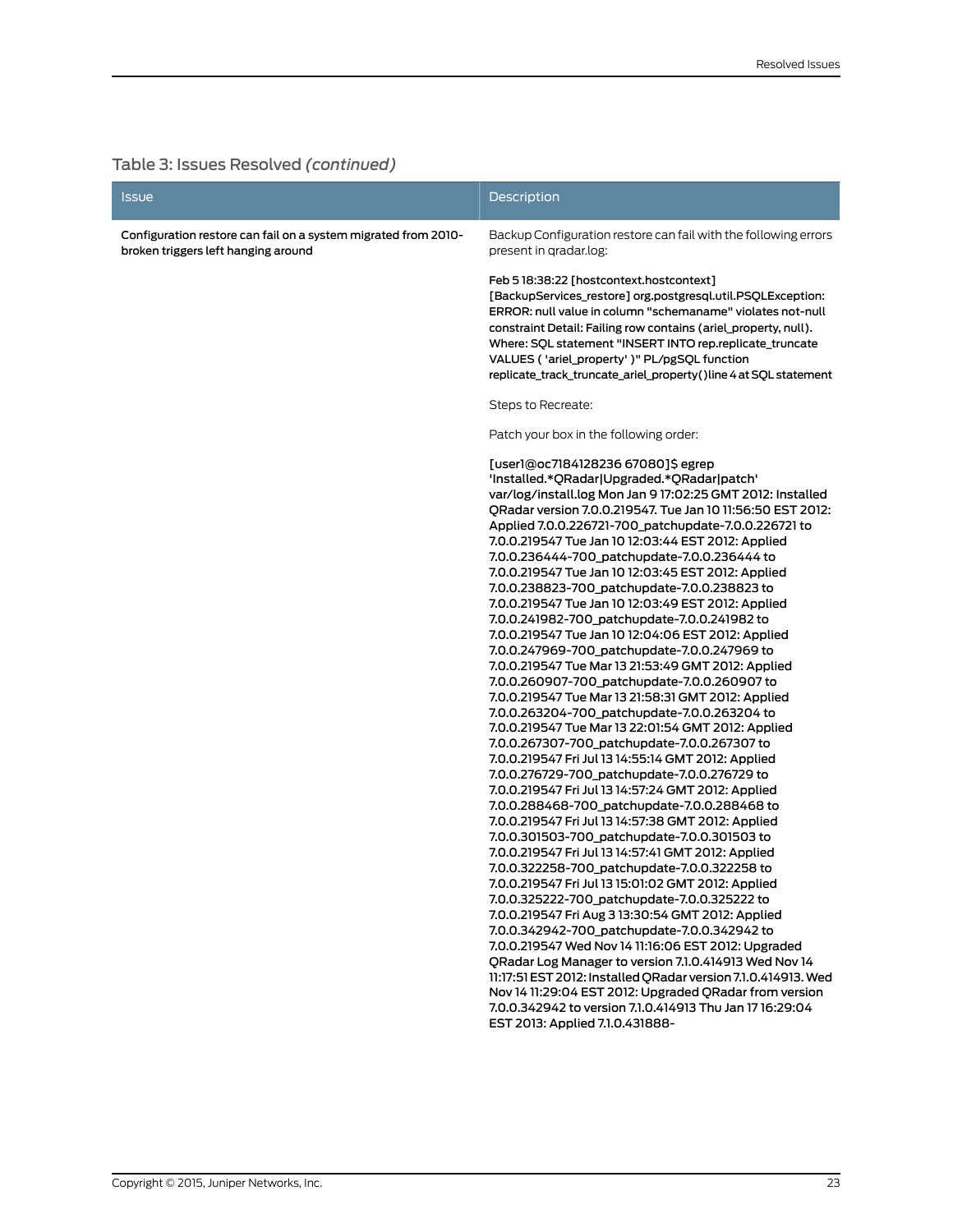| <b>Issue</b> | <b>Description</b>                                                                                                                                                                                                                                                                                                                                                                                                                                                                                                                                                                                                                                                                                                                                                                                                                                                                                                                                                                                                                                                                                                                                                                                                                                                                                                                                                                                                                                                                                                                                                                                                                                                                       |
|--------------|------------------------------------------------------------------------------------------------------------------------------------------------------------------------------------------------------------------------------------------------------------------------------------------------------------------------------------------------------------------------------------------------------------------------------------------------------------------------------------------------------------------------------------------------------------------------------------------------------------------------------------------------------------------------------------------------------------------------------------------------------------------------------------------------------------------------------------------------------------------------------------------------------------------------------------------------------------------------------------------------------------------------------------------------------------------------------------------------------------------------------------------------------------------------------------------------------------------------------------------------------------------------------------------------------------------------------------------------------------------------------------------------------------------------------------------------------------------------------------------------------------------------------------------------------------------------------------------------------------------------------------------------------------------------------------------|
|              | 710_patchupdate-7.1.0.431888 to 7.1.0.414913 Thu Jan 17<br>16:29:09 EST 2013: Applied<br>7.1.0.445128-710 patchupdate-7.1.0.445128 to 7.1.0.414913<br>Thu Jan 17 16:34:20 EST 2013: Applied<br>7.1.0.449508-710_patchupdate-7.1.0.449508 to 7.1.0.414913<br>Thu Jul 11 14:02:30 EDT 2013: Applied<br>7.1.0.457882-710_patchupdate-7.1.0.457882 to 7.1.0.414913<br>Thu Jul 11 14:03:49 EDT 2013: Applied<br>7.1.0.495292-710_patchupdate-7.1.0.495292 to 7.1.0.414913<br>Thu Jul 11 14:10:06 EDT 2013: Applied<br>7.1.0.501605-710_patchupdate-7.1.0.501605 to 7.1.0.414913<br>Thu Jul 11 14:10:45 EDT 2013: Applied<br>7.1.0.519185-710_patchupdate-7.1.0.519185 to 7.1.0.414913<br>Thu Jul 11 14:16:56 EDT 2013: Applied<br>7.1.0.581477-710_patchupdate-7.1.0.581477 to 7.1.0.414913<br>Fri Aug 30 09:33:22 EDT 2013: Running<br>"/media/updates/installer--exec" from /media/updates<br>using Patch<br>/var/tmp/720_QRadar_patchupdate-7.2.0.614901.sfs Fri<br>Aug 30 09:59:12 EDT 2013: Upgraded QRadar to version<br>7.2.0.599863 from version 7.1.0.581477 Fri Aug 30 10:12:00<br>EDT 2013: Upgraded QRadar to version 7.2.0.614901 from<br>version 7.2.0.599863 Fri Aug 30 10:56:02 EDT 2013: Running<br>"/media/updates/installer--exec" from /media/updates<br>using Patch<br>/var/tmp/720_QRadar_patchupdate-7.2.0.614901.sfs Tue<br>Oct 8 10:00:53 EDT 2013: Running<br>"/media/updates/installer--exec" from /media/updates<br>using Patch<br>/tmp/720_QRadar_patchupdate-7.2.0.666700.sfs Tue Oct<br>8 10:03:08 EDT 2013: Upgraded QRadar to version<br>7.2.0.636622 from version 7.2.0.614901 Tue Oct 8 10:11:26<br>EDT 2013: Upgraded QRadar to version 7.2.0.666700 from |
|              | version 7.2.0.636622<br>After your box is patched or upgraded run a config backup and<br>restore.                                                                                                                                                                                                                                                                                                                                                                                                                                                                                                                                                                                                                                                                                                                                                                                                                                                                                                                                                                                                                                                                                                                                                                                                                                                                                                                                                                                                                                                                                                                                                                                        |
|              | Workaround: Please contact Juniper Customer Support for<br>assistance in restoring the backup.                                                                                                                                                                                                                                                                                                                                                                                                                                                                                                                                                                                                                                                                                                                                                                                                                                                                                                                                                                                                                                                                                                                                                                                                                                                                                                                                                                                                                                                                                                                                                                                           |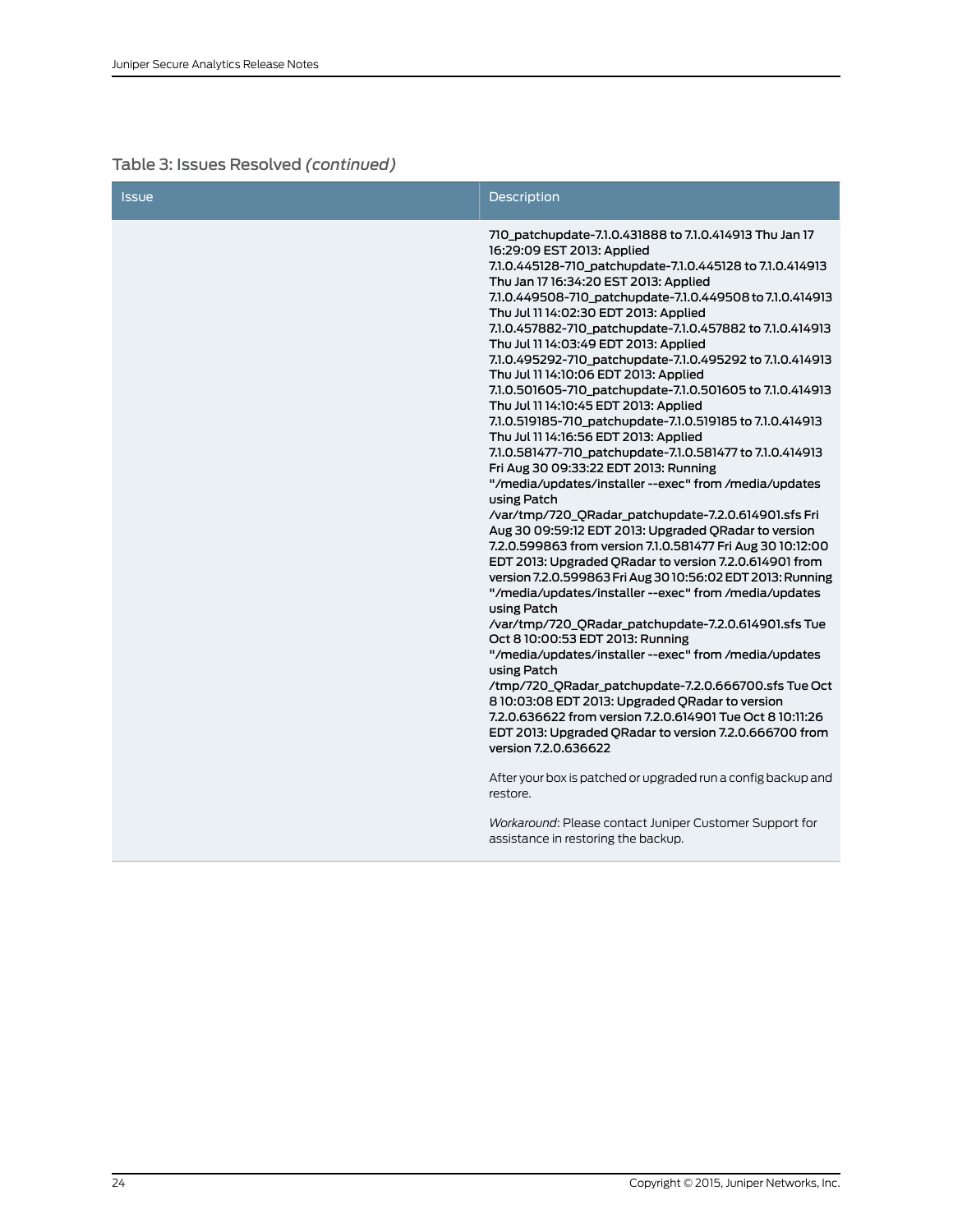| <b>Issue</b>                                                                    | <b>Description</b>                                                                                                                                                                                                                                                                                                                                                                                                                                                                                                                                                                                                                                                                                                                                                                                                                                                                                                                                                                                                                                                                                                                                                                                                                                                                                                                                                                                                                                                                                                                                                                                                                                                                                                                                                                                                                                                                                                                                                                                |
|---------------------------------------------------------------------------------|---------------------------------------------------------------------------------------------------------------------------------------------------------------------------------------------------------------------------------------------------------------------------------------------------------------------------------------------------------------------------------------------------------------------------------------------------------------------------------------------------------------------------------------------------------------------------------------------------------------------------------------------------------------------------------------------------------------------------------------------------------------------------------------------------------------------------------------------------------------------------------------------------------------------------------------------------------------------------------------------------------------------------------------------------------------------------------------------------------------------------------------------------------------------------------------------------------------------------------------------------------------------------------------------------------------------------------------------------------------------------------------------------------------------------------------------------------------------------------------------------------------------------------------------------------------------------------------------------------------------------------------------------------------------------------------------------------------------------------------------------------------------------------------------------------------------------------------------------------------------------------------------------------------------------------------------------------------------------------------------------|
| Orderby table alias incorrectly defined in SNMP<br>event.createeventfromoffense | The OffenceCRE may generate the following error and<br>exception, which will cause the SNMP event notification to<br>fail to be generated.                                                                                                                                                                                                                                                                                                                                                                                                                                                                                                                                                                                                                                                                                                                                                                                                                                                                                                                                                                                                                                                                                                                                                                                                                                                                                                                                                                                                                                                                                                                                                                                                                                                                                                                                                                                                                                                        |
|                                                                                 | Feb 17 10:36:46 x.x.x.x [ecs] [Offense CRE]<br>com.q1labs.core.dao.sem.views.OffenseView: [ERROR]<br>[NOT:0000003000][x.x.x.x/--] [-/--]An error occurred while<br>parsing the query filter Feb 17 10:36:46 x.x.x.x [ecs] [Offense<br>CRE] at<br>org.apache.openjpa.kernel.exps.AbstractExpressionBuilder.<br>parseException(AbstractExpressionBuilder.java:119) Feb 17<br>10:36:46 x.x.x.x [ecs] [Offense CRE] at<br>org.apache.openjpa.kernel.jpql.JPQLExpressionBuilder.<br>getPath(JPQLExpressionBuilder.java:1958) Feb 17 10:36:46<br>x.x.x.x [ecs] [Offense CRE] at<br>org.apache.openjpa.kernel.jpql.JPQLExpressionBuilder.<br>getPathOrConstant(JPQLExpressionBuilder.java:1891) Feb 17<br>10:36:46 x.x.x.x [ecs] [Offense CRE] at<br>org.apache.openjpa.kernel.jpql.JPQLExpressionBuilder.<br>eval(JPQLExpressionBuilder.java:1189) Feb 17 10:36:46 x.x.x.x<br>[ecs] [Offense CRE] at<br>org.apache.openjpa.kernel.jpql.JPQLExpressionBuilder.<br>getValue(JPQLExpressionBuilder.java:2084) Feb 1710:36:46<br>x.x.x.x [ecs] [Offense CRE] at<br>org.apache.openjpa.kernel.jpql.JPQLExpressionBuilder.<br>getValue(JPQLExpressionBuilder.java:2070) Feb 17 10:36:46<br>x.x.x.x [ecs] [Offense CRE] at<br>org.apache.openjpa.kernel.jpql.JPQLExpressionBuilder.<br>evalOrderingClauses(JPQLExpressionBuilder.java:532) Feb 17<br>10:36:46 x.x.x.x [ecs] [Offense CRE] at<br>org.apache.openjpa.kernel.jpql.JPQLExpressionBuilder.<br>getQueryExpressions(JPQLExpressionBuilder.java:306) Feb 17<br>10:36:46 x.x.x.x [ecs] [Offense CRE] at<br>org.apache.openjpa.kernel.jpql.JPQLParser.eval<br>(JPQLParser.java:67) Feb 1710:36:46 x.x.x.x [ecs] [Offense CRE]<br>at org.apache.openjpa.kernel.ExpressionStoreQuery\$<br>DataStoreExecutor.<(ExpressionStoreQuery.java:763) Feb 17<br>10:36:46 x.x.x.x [ecs] [Offense CRE] at<br>org.apache.openjpa.kernel.ExpressionStoreQuery.<br>newDataStoreExecutor(ExpressionStoreQuery.java:179) Feb 17<br>10:36:46 x.x.x.x [ecs] [Offense CRE] at |
|                                                                                 |                                                                                                                                                                                                                                                                                                                                                                                                                                                                                                                                                                                                                                                                                                                                                                                                                                                                                                                                                                                                                                                                                                                                                                                                                                                                                                                                                                                                                                                                                                                                                                                                                                                                                                                                                                                                                                                                                                                                                                                                   |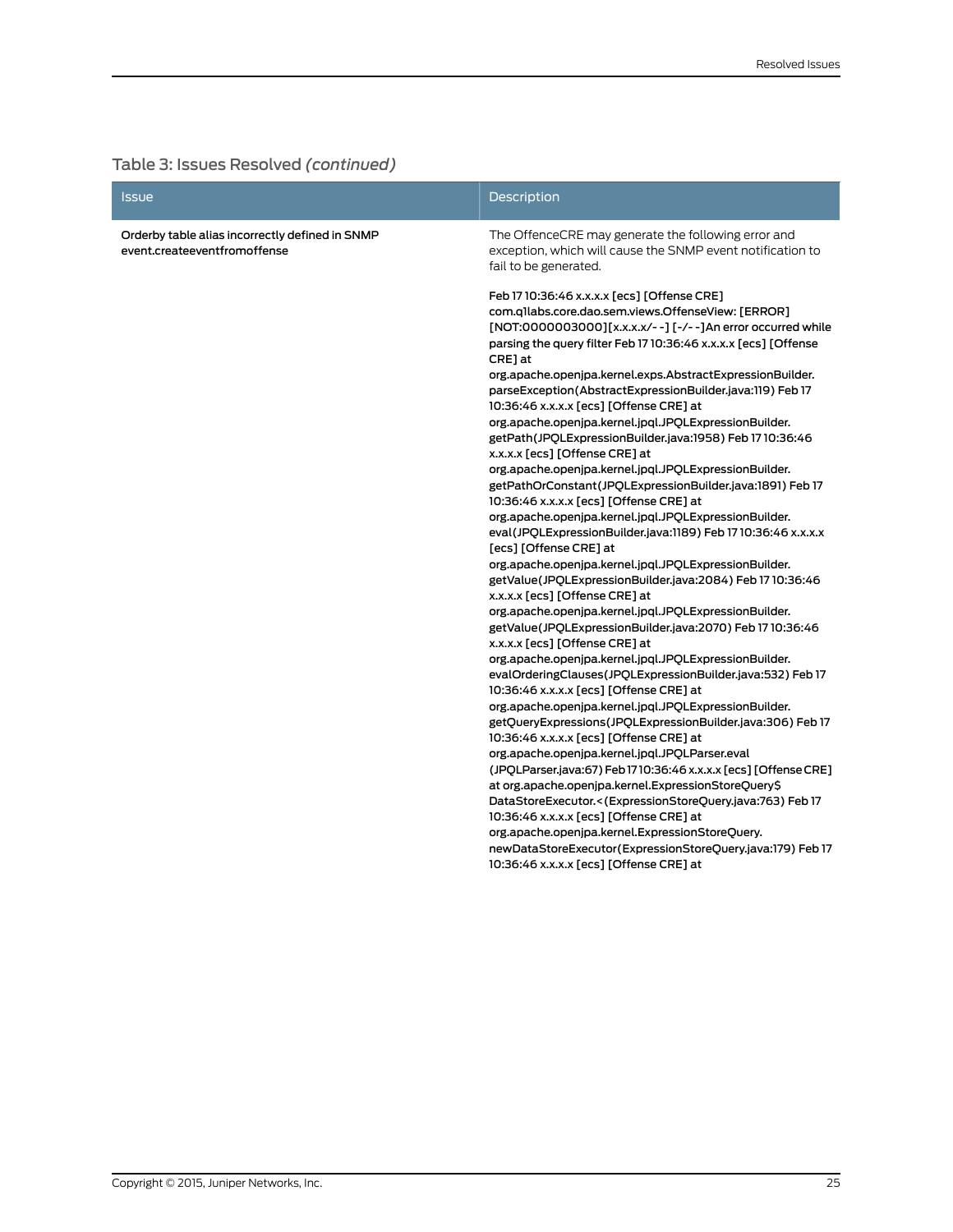| <b>Issue</b> | Description                                                                                                                                                                                                                                                                                                                                                                                                                                                                                                                                                                                                                                                                                                                                                                                                                                                                                                                                                                                                                                                                                                                                                                                                                                                                                                                                                                                                                                                                                                                                                                                                                                                                                                                                                                                                                                                            |
|--------------|------------------------------------------------------------------------------------------------------------------------------------------------------------------------------------------------------------------------------------------------------------------------------------------------------------------------------------------------------------------------------------------------------------------------------------------------------------------------------------------------------------------------------------------------------------------------------------------------------------------------------------------------------------------------------------------------------------------------------------------------------------------------------------------------------------------------------------------------------------------------------------------------------------------------------------------------------------------------------------------------------------------------------------------------------------------------------------------------------------------------------------------------------------------------------------------------------------------------------------------------------------------------------------------------------------------------------------------------------------------------------------------------------------------------------------------------------------------------------------------------------------------------------------------------------------------------------------------------------------------------------------------------------------------------------------------------------------------------------------------------------------------------------------------------------------------------------------------------------------------------|
|              | org.apache.openjpa.kernel.QueryImpl.createExecutor<br>(QueryImpl.java:749) Feb 1710:36:46 x.x.x.x [ecs] [Offense CRE]<br>at org.apache.openjpa.kernel.QueryImpl.compileForDataStore<br>(QueryImpl.java:707) Feb 1710:36:46 x.x.x.x [ecs] [Offense CRE]<br>at org.apache.openjpa.kernel.QueryImpl.compileForExecutor<br>(QueryImpl.java:689) > Feb 17 10:36:46 x.x.x.x [ecs] [Offense<br>CRE] at<br>org.apache.openjpa.kernel.QueryImpl.compile(QueryImpl.java:589)<br>Feb 17 10:36:46 x.x.x.x [ecs] [Offense CRE] at<br>org.apache.openjpa.persistence.EntityManagerImpl.<br>createQuery(EntityManagerImpl.java:997) Feb 1710:36:46 x.x.x.x<br>[ecs] [Offense CRE] at<br>org.apache.openjpa.persistence.EntityManagerImpl.<br>createQuery(EntityManagerImpl.java:979) Feb1710:36:46 x.x.x.x<br>[ecs] [Offense CRE] at<br>org.apache.openjpa.persistence.EntityManagerImpl.<br>createQuery(EntityManagerImpl.java:102) Feb 1710:36:46 x.x.x.x<br>[ecs] [Offense CRE]<br>atcom.q1labs.frameworks.session.JPASessionDelegate.<br>createQuery(JPASessionDelegate.java:229) Feb 17 10:36:46<br>x.x.x.x [ecs] [Offense CRE] at<br>com.q1labs.frameworks.session.JPASessionDelegate.<br>queryForList(JPASessionDelegate.java:606) Feb 1710:36:46<br>x.x.x.x [ecs] [Offense CRE] at<br>com.q1labs.core.dao.sem.views.OffenseView.<br>getAnnotationsForDisplay(OffenseView.java:1617) Feb 17<br>10:36:46 x.x.x.x [ecs] [Offense CRE] at<br>com.qllabs.sem.types.snmp.SNMPEvent.createEventFromOffense<br>(SNMPEvent.java:974) Feb 17 10:36:46 x.x.x.x [ecs] [Offense<br>CRE] at<br>com.q1labs.sem.magi.cre.responses.SNMPResponse.apply<br>(SNMPResponse.java:38) Feb 1710:36:46 x.x.x.x [ecs] [Offense<br>CRE] at com.qllabs.sem.magi.cre.responses.<br>ResponseLoggingDecorator.apply<br>(ResponseLoggingDecorator.java:37) Feb 17 10:36:46 x.x.x.x<br>[ecs] [Offense CRE] at |
|              | com.q1labs.sem.magi.cre.Rule.createResponseEvents<br>(Rule.java:498) Feb 1710:36:46 x.x.x.x [ecs] [Offense CRE] at                                                                                                                                                                                                                                                                                                                                                                                                                                                                                                                                                                                                                                                                                                                                                                                                                                                                                                                                                                                                                                                                                                                                                                                                                                                                                                                                                                                                                                                                                                                                                                                                                                                                                                                                                     |
|              | com.qllabs.sem.magi.cre.CRE.process(CRE.java:340) Feb 17<br>10:36:46 x.x.x.x [ecs] [Offense CRE] at<br>com.qllabs.sem.magi.cre.CRE.run(CRE.java:271) Feb 1710:36:46                                                                                                                                                                                                                                                                                                                                                                                                                                                                                                                                                                                                                                                                                                                                                                                                                                                                                                                                                                                                                                                                                                                                                                                                                                                                                                                                                                                                                                                                                                                                                                                                                                                                                                    |
|              | x.x.x.x [ecs] [Offense CRE] at<br>java.lang.Thread.run(Thread.java:780)                                                                                                                                                                                                                                                                                                                                                                                                                                                                                                                                                                                                                                                                                                                                                                                                                                                                                                                                                                                                                                                                                                                                                                                                                                                                                                                                                                                                                                                                                                                                                                                                                                                                                                                                                                                                |

**Related** • New and Updated [Functionality](#page-1-0) on page 2

#### Documentation

- [Installing](#page-2-0) JSA on page 3
- Known Issues and [Limitations](#page-4-0) on page 5